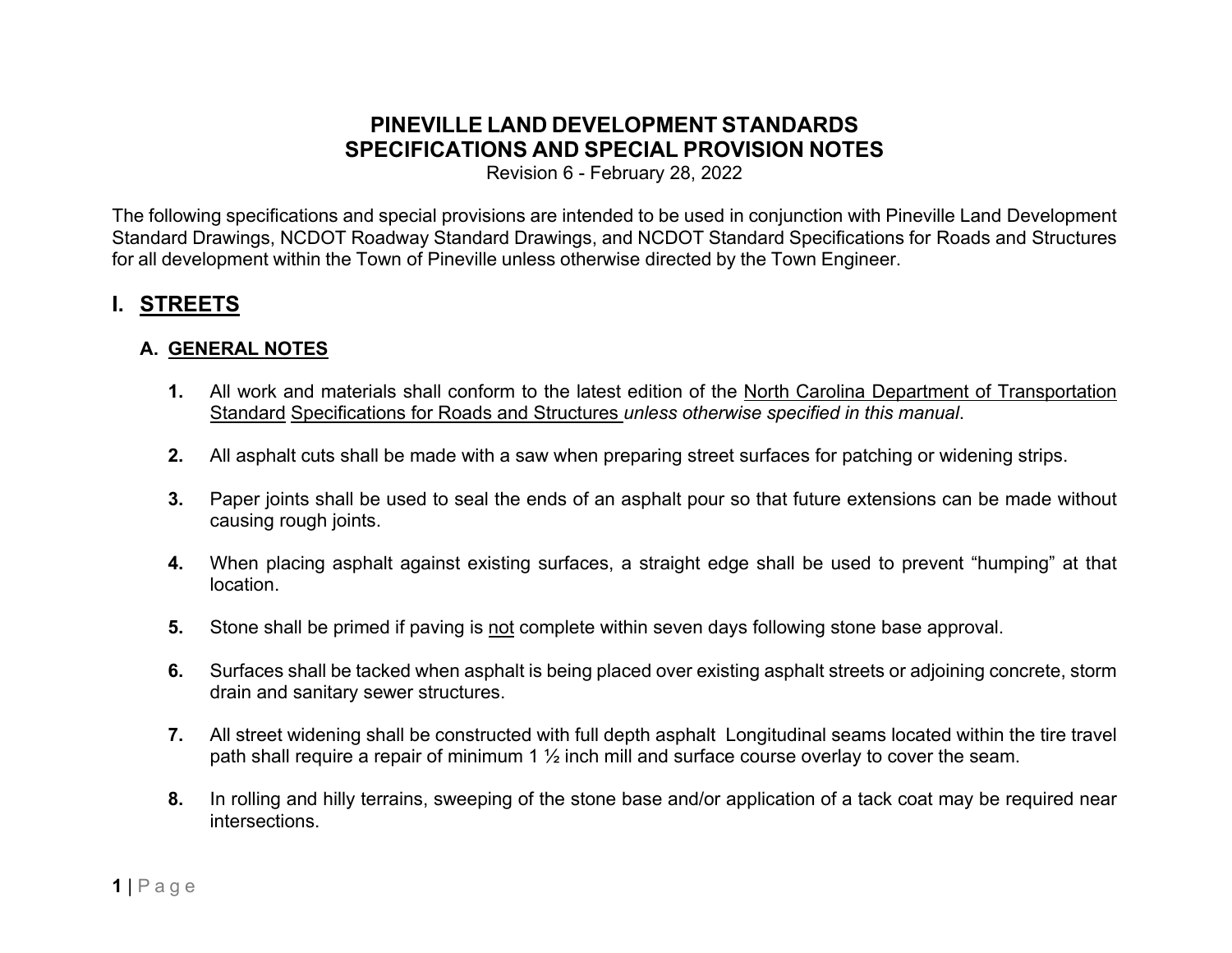These requirements will be established by the Town Inspector based on field conditions.

- **9.** ALL concrete used for streets, curb and gutter, sidewalks and drainage structures, etc. shall have a minimum compressive strength of 3600 PSI at 28 days. This requirement shall be provided regardless of any lesser compressive strength specified in the North Carolina Department of Transportation Standard Specifications for Roads and Structures. The contractor shall prepare concrete test cylinders in accordance with Section 1000 of the North Carolina Department of Transportation Standard Specifications for Roads and Structures at the direction of the project inspector. All equipment and cylinder molds shall be furnished by the contractor. It shall be the responsibility of the contractor to protect the cylinders until such time as they are transported for testing. Testing for projects shall be performed by an independent testing lab, at no cost to the Town. The contractor shall provide equipment and perform tests on concrete for a maximum slump and air content as defined in Section 1000 of the North Carolina Department of Transportation Standard Specifications for Roads and Structures. These tests shall be performed at a frequency established by the inspector. Materials failing to meet specifications shall be removed by the contractor.
- **10.** All concrete shall be cured with 100% Resin Base, white pigmented curing compound which meets ASTM Specifications C- 309, Type 1, applied at a uniform rate at 1 gallon to 400 square feet within 24 hours of placement of the concrete.
- **11.** All curb and gutter shall be backfilled with soil approved by the Inspector within 48 hours after construction to prevent erosion.
- **12.** All backfill shall be non-plastic in nature, free from roots, vegetative matter, waste, construction material or other objectionable material. Said material shall be capable of being compacted by mechanical means and the material shall have no tendency to flow or behave in a plastic manner under the tamping blows or proof rolling.
- **13.** Materials deemed by the Inspector as unsuitable for backfill purposes shall be removed and replaced with select backfill material.
- **14.** All trenches in the street right-of-way shall be backfilled with suitable material immediately after the pipe is laid. The fill around all pipe shall be placed in layers not to exceed 6 inches and each layer shall be compacted thoroughly.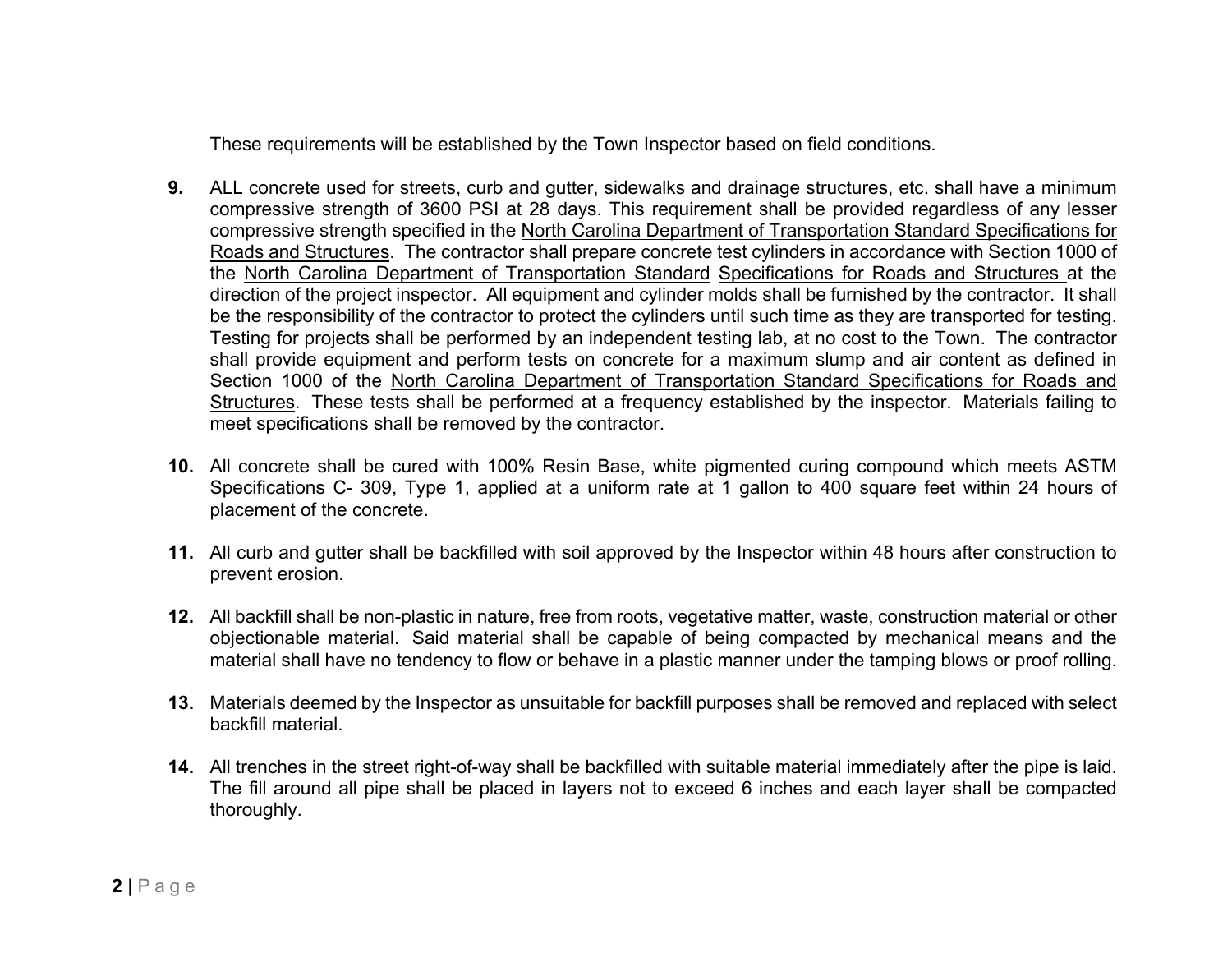- **15.** Under no circumstances shall water be permitted to rise in un-backfilled trenches after the pipe has been placed.
- **16.** Compaction requirements shall be attained by the use of mechanical compaction methods. Each 6 inch layer of backfill shall be placed loose and thoroughly compacted into place.
- **17.** Straight forms shall not be used for forming curb and gutter in curves.
- **18.** All excess concrete on the front edge (lip) of gutter shall be removed when curb and gutter is poured with a machine.
- **19.** All subgrade shall be compacted to 100% of the maximum density obtainable with the Standard Proctor Test to a depth of 8 inches, and a density of 95% Standard Proctor for depths greater than 8 inches. All tests shall be performed by developer at no cost to the Town.
- **20.** A canvas cover or other suitable cover shall be required for transporting plant mix asphalt during cool weather when the following conditions are present:
	- a. Air temperature is below 60 degrees F.
	- b. Length of haul from plant to job is greater than 5 miles.
	- c. Other occasions at the Inspector's discretion when a combination of factors indicates that material should be covered in order to assure proper placement temperature.
- **21.** Concrete or asphalt shall not be placed until the air temperature measured at the location of the paving operation is at 35 degrees F and rising by 10:00 a.m. Concrete or paving operations should be suspended when the air temperature is 40 degrees F and descending. The contractor shall protect freshly placed concrete or asphalt in accordance with Sections 420 (Concrete Structures), 600 (Asphalt Bases and Pavements), and 700 (Concrete Pavements and Shoulders) of the North Carolina Department of Transportation Standard Specifications when the air temperature is at or below 35 degrees F and the concrete has not obtained an age of 72 hours.
- **22.** The contractor shall maintain two-way traffic at all times when working within existing streets. The contractor shall place and maintain signs, danger lights, and barricades and furnish watchmen or flagmen to direct traffic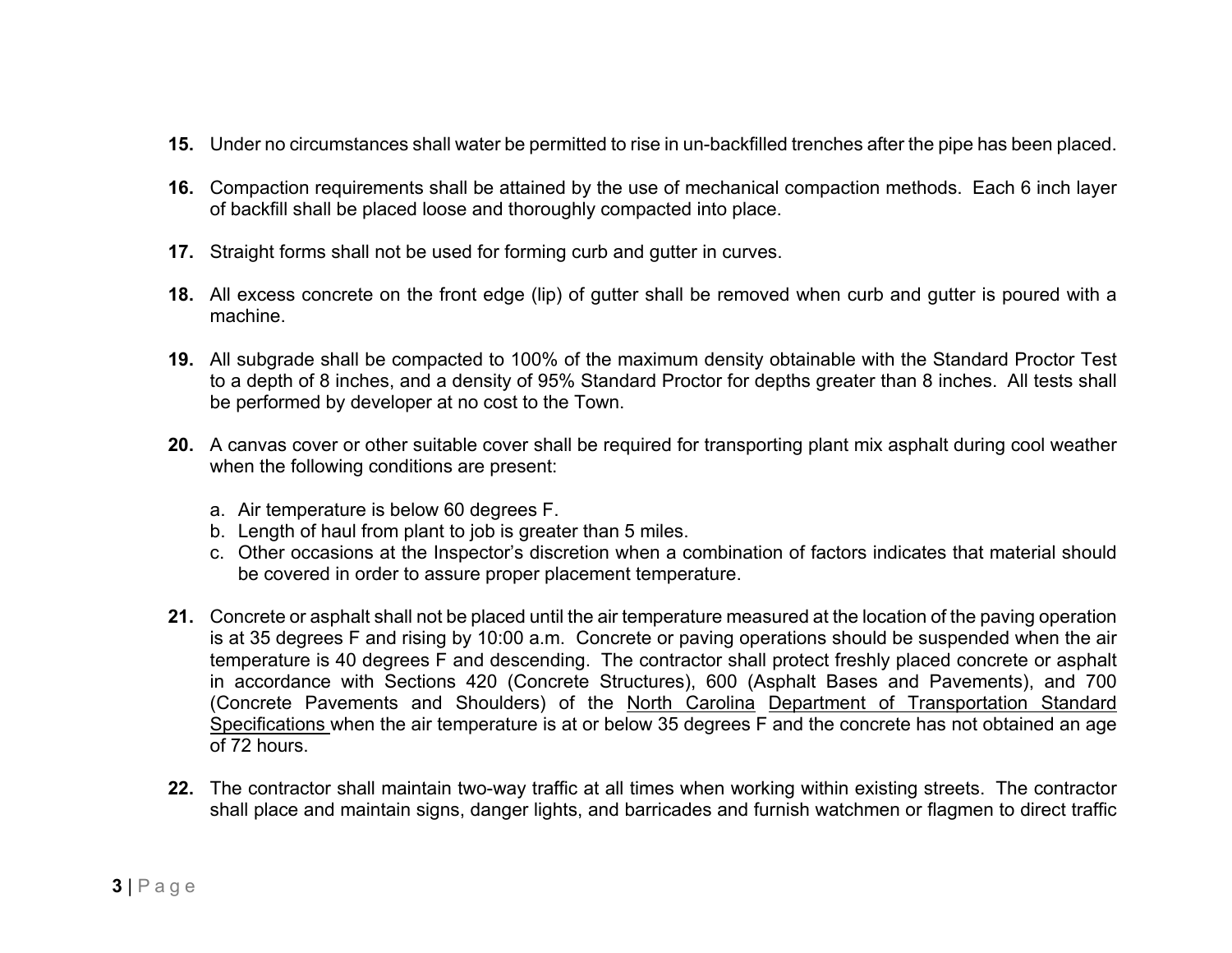in accordance with the latest edition Work Area Traffic Control Handbook (WATCH), Work in the right-of-way of State System Streets may require additional traffic control provisions.

- **23.** The contractor shall do that which is necessary to control erosion and to prevent sedimentation damage to all adjacent properties and streams in accordance with the appropriate Town of Pineville Erosion and Sedimentation Control Ordinance.
- **24.** A Professional Engineer (PE) certification of roadway construction will be required, stating construction was performed in accordance with the design standards.

#### **B. STANDARDS OF STREET DESIGN**

Note: Use of Hilly Terrain criteria is NOT permitted without PRIOR approval of the Town Engineer.

Note: Design standards will apply from the latest edition of the NCDOT design manual *Subdivision Roads Minimum Construction Standards*. Any revisions to *Subdivision Roads* will supersede the design standards given in the Pineville Land Development Standards for NCDOT maintained roads and under no circumstances shall a NCDOT standard be less restrictive than what is required by the Town of Pineville.

#### **1. STREETS (PUBLIC and PRIVATE):**

|    |                                              | <b>ALL LOCAL STREETS</b><br>(Except Industrial & Collector) |              | <b>LOCAL INDUSTRIAL &amp;</b><br><b>COLLECTOR ONLY</b> |              |
|----|----------------------------------------------|-------------------------------------------------------------|--------------|--------------------------------------------------------|--------------|
|    |                                              | Level/Rolling                                               | <b>Hilly</b> | Level/Rolling                                          | <b>Hilly</b> |
| a. | <b>Terrain Classification</b>                | $0 - 15%$                                                   | $15% +$      | $0 - 15%$                                              | $15% + +$    |
| b. | <b>Maximum Grade</b>                         | 10%                                                         | 12%          | 8%                                                     | 10%          |
| C. | Design Speed (mph)                           | 25                                                          | 20           | 30                                                     | 25           |
| d. | Minimum Radius (ft.)<br><b>Public Street</b> | 150                                                         | 90           | 250                                                    | 175          |
|    | <b>Private Street</b>                        | 50                                                          | 50           | 150                                                    | 150          |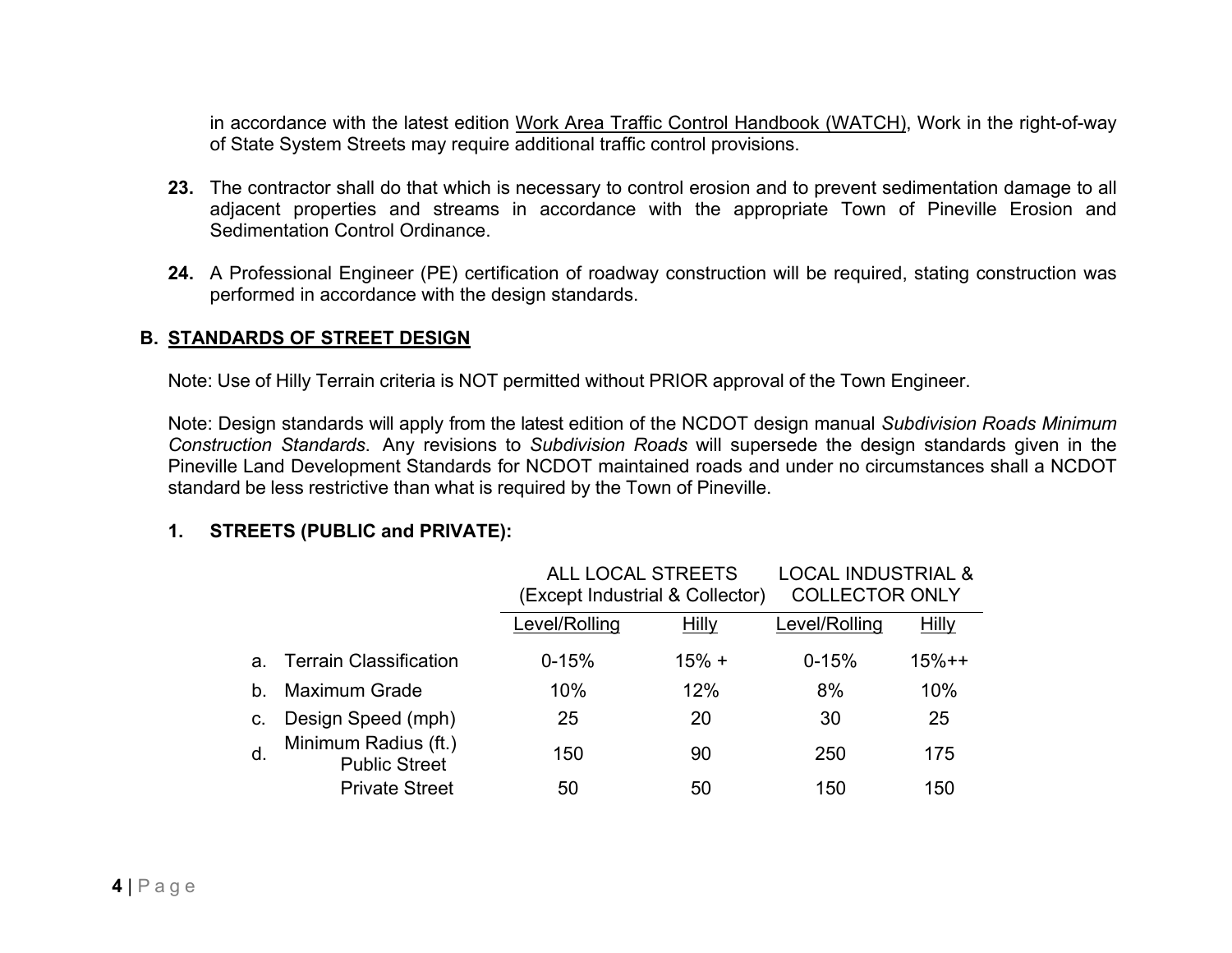| Min. Tangent between    |       |       |       |       |
|-------------------------|-------|-------|-------|-------|
| e. Reverse Curves (ft.) | 50    | 50.   | 100   | 100   |
| Horiz. And Vert.        |       |       |       |       |
| f. K Values (crest/sag) | 20/20 | 15/20 | 28/35 | 20/20 |

Note: Provisions of adequate stopping sight distance may require use of larger K values than the minimums listed above. The Pineville Public Works Department reserves the right to prescribe more stringent sight distance standards and/or means to achieve adequate sight distance than these listed above.

#### **2. INTERSECTIONS**:

- a. PUBLIC STREET: Vertical Alignment is 5% maximum within 100 feet of intersection. PRIVATE STREET: Vertical Alignment is 5% maximum within 40 feet of intersection.
- b. Minimum Angle of Intersection is 75 degrees.
- c. Minimum Curb & R/W Radius

| Table 4 - Curb Rauli for Local Street Intersections |          |    |    |                                       |    |            |  |  |
|-----------------------------------------------------|----------|----|----|---------------------------------------|----|------------|--|--|
| From\To                                             | R/Narrow |    |    | R/Medium   R/Wide   C/Narrow   C/Wide |    | Industrial |  |  |
| <b>R</b> /Narrow                                    | 35       |    |    |                                       |    |            |  |  |
| R/Medium                                            | 20       | 15 |    |                                       |    |            |  |  |
| R/Wide                                              | 15       | 15 | 10 |                                       |    |            |  |  |
| C/Narrow                                            | 20       | 15 | 25 | 35                                    |    |            |  |  |
| C/Wide                                              | 15       | 15 | 15 | 30                                    | 10 |            |  |  |
| Industrial                                          | 30       | 25 | 15 | 40                                    | 25 | 50         |  |  |

### Toble 4 Curb Dodi for Local Street Intersections

 $R = Residental$ 

 $C = \text{Commercial}$ 

Narrow = Pavement less than 20 inches wide Medium = Pavement 20 inches to 24 inches wide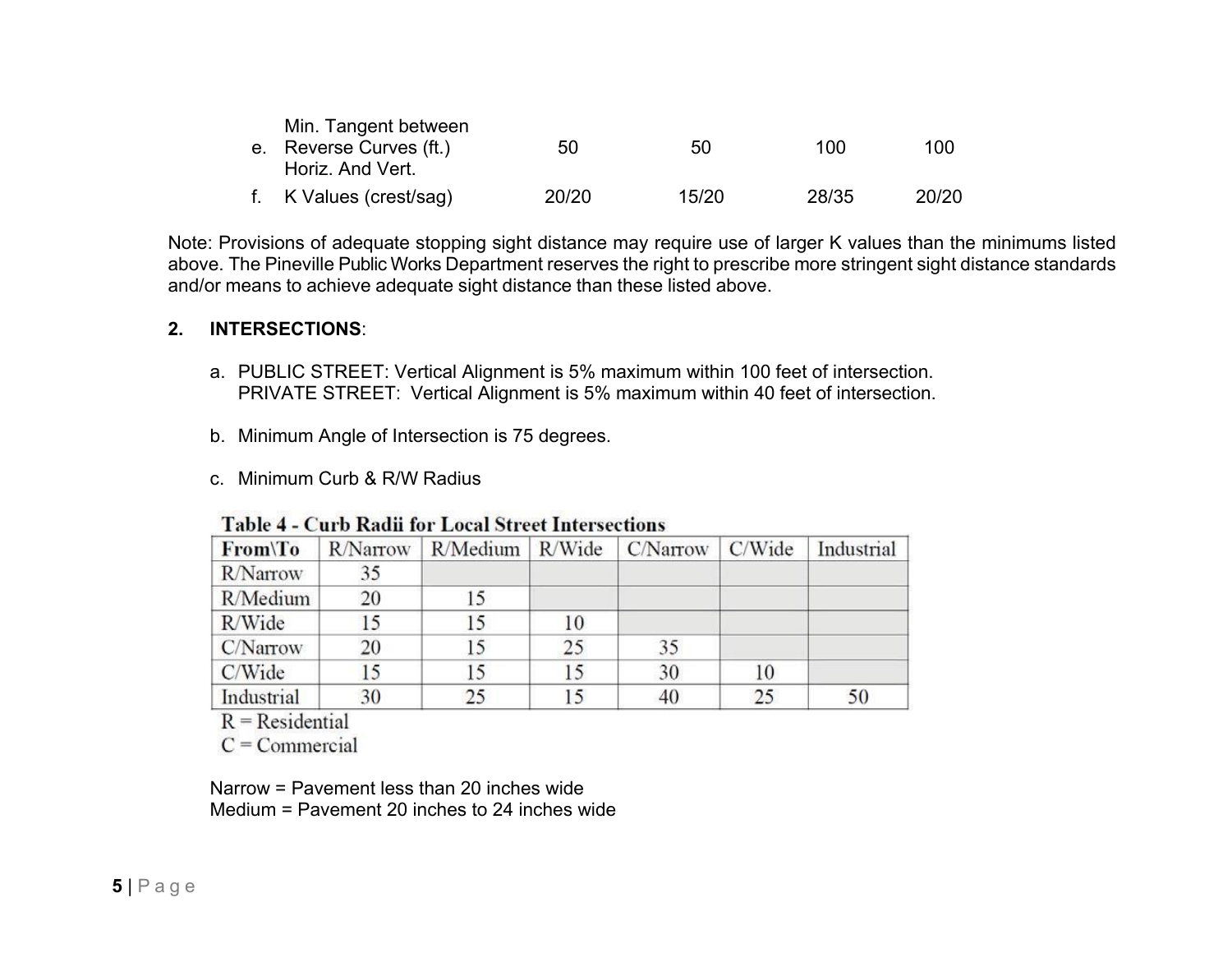Wide = Pavement greater than 24 inches wide

Minimum Intersection Separation. Along local streets 125 feet Along collector streets 200 feet Along thoroughfares to be determined by Town

Intersection offsets/separation from a thoroughfare, at signalized intersections, or at intersections that may become signalized in the future may need to be greater that these minimums and will be determined by the Town on a case by case basis.

Design criteria for arterial streets shall be established jointly by the Town Engineer and the Director of the Department of Transportation on a case by case basis using the latest edition of the American Association of State Highway and Transportation Officials (AASHTO) A Policy on Geometric Design of Highway and Streets and/or NCDOT Roadway Design Manual.

Intersection corner – A minimum 35 feet by 35 feet sight triangle (measured along right-of-way lines) shall be provided at each intersection corner. An additional 10 feet by 70 feet sight triangle shall be provided at intersections connecting to NCDOT maintained roadways. Other sight distance requirements may be required by the NCDOT or the Town.

Refer to the *NCDOT Subdivision Roads Minimum Construction Standards Manua*l for development criteria for sites located within the Town of Pineville Extraterritorial Jurisdiction (ETJ). For areas governed by Pineville Land Development Standards Manual and the NCDOT Subdivision Roads Minimum Construction Standards Manual, the more restrictive standard shall apply.

#### **C. GRADING**

- **1.** Proposed street rights-of-way shall be graded to their full width for ditch type streets and a minimum of 8 feet behind the curb for curb and gutter sections.
- **2.** Fill embankments shall be formed of suitable material placed in successive layers not to exceed more than 6 inches in depth for the full width of the cross-section, including the width of the slope area. No stumps, trees,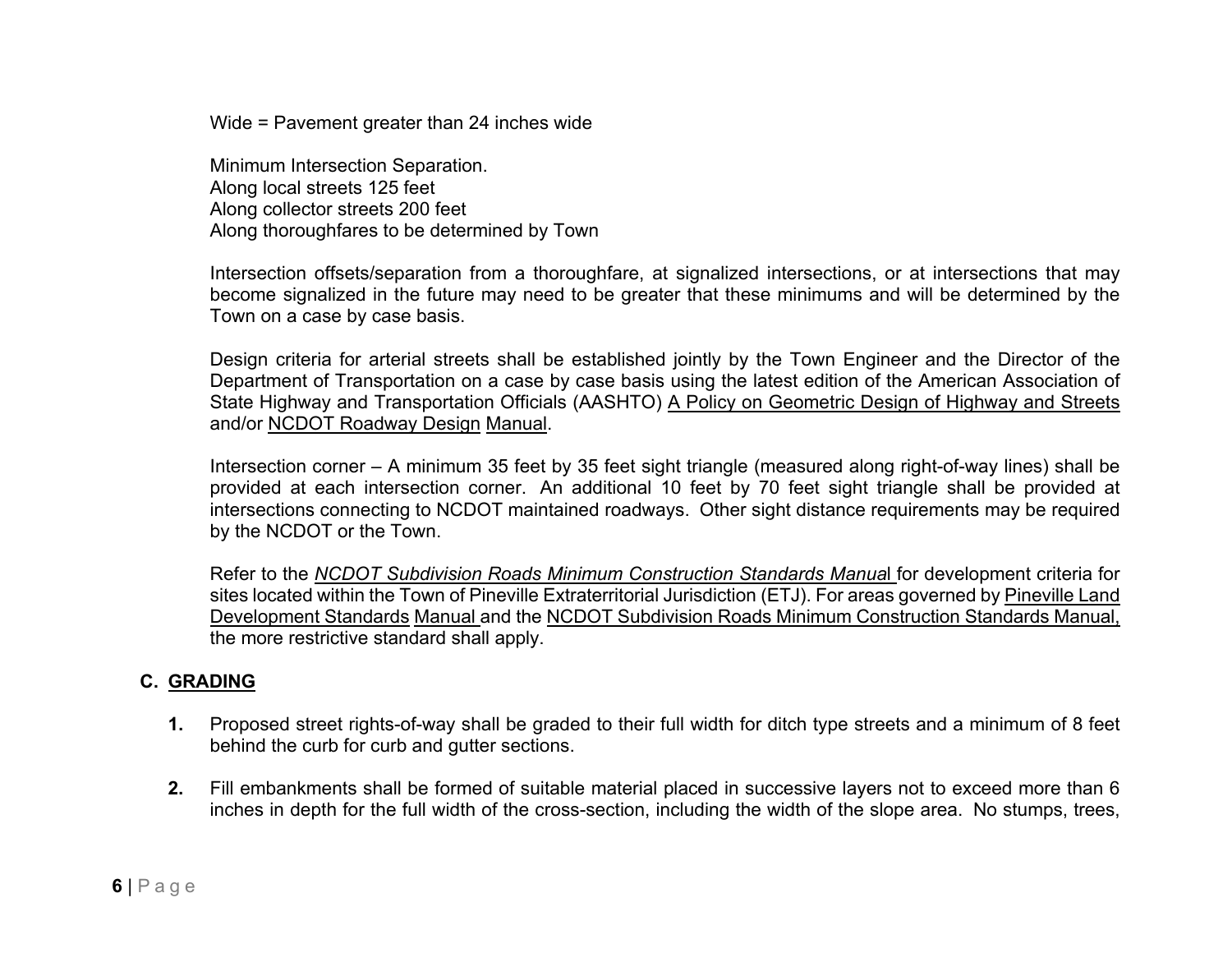brush, rubbish or other unsuitable materials or substances shall be placed in the embankment. Each successive 6 inch layer shall be thoroughly compacted by the sheeps foot tamping roller, 10-ton power roller, pneumatictired roller, or other methods approved by the Town Engineer. Embankments over and around all pipe culverts shall be of select material, placed, and thoroughly tamped and compacted as directed by the Town Engineer or his representative.

### **D. ROADWAY BASE**

- **1.** All roadways shall be constructed with a base course as described on the appropriate Town of Pineville Land Development Standard Detail Drawing.
- **2.** The material for stone base course shall conform to the requirements of Section 1010, Aggregate for Non-Asphalt Flexible Type Base, and Section 520, Aggregate Base course of the North Carolina Department of Transportation Standard Specifications for Roads and Structures.
- **3.** The stone base shall be compacted to 100% of the maximum density obtainable with the Modified Proctor Test (AASHTO- T180) by rolling with ring or tamping roller or with a pneumatic tired roller with a minimum weight of ten tons. When completed, the base course shall be smooth, hard, dense, unyielding and well bonded.
- **4.** A bituminous concrete base course, as specified on the Standard Detail Drawing may be substituted in lieu of a stone base course.
- **5.** Asphalt base course will only be allowed within widening strips less than 5 feet in width.

#### **E. ROADWAY INTERMEDIATE AND SURFACE COURSE**

- **1.** All public roadways shall be constructed with an intermediate and surface course as described on the appropriate Town of Pineville Land Development Standard Detail Drawing.
- **2.** Density tests will be required every 200 feet with a minimum of 3 tests for each roadway. Density testing reports shall be provided to the Town Public Works Director.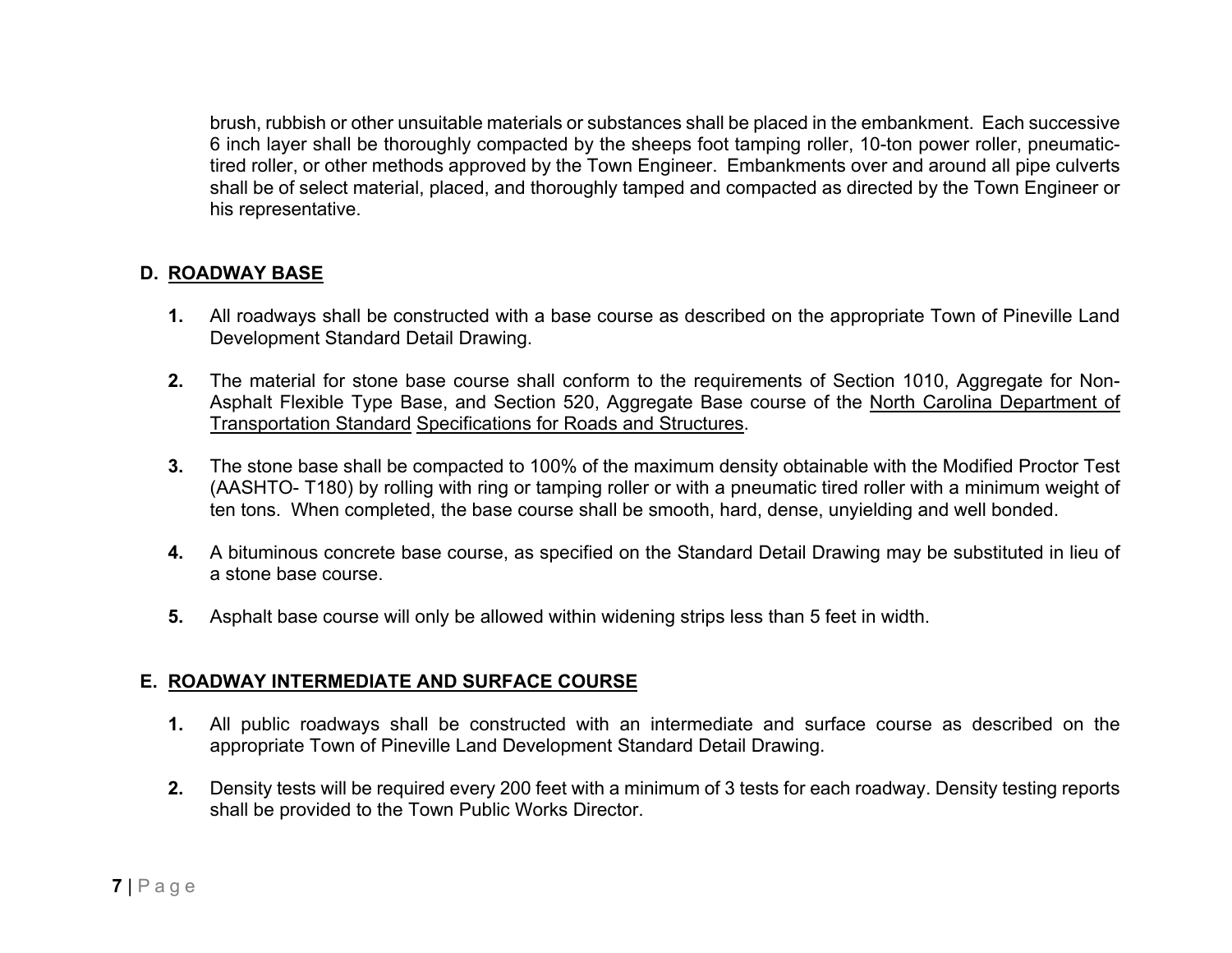- **3.** Plant mixed asphalt shall conform in all respects to Section 610 of the North Carolina Department of Transportation Standard Specifications for Roads and Structures.
- **4.** The final (lift of asphalt surface course for Residential /Commercial Subdivision Streets shall be withheld until the development has met the required percentage development occupancy according to Town requirements. All known base failures shall be repaired prior to application of the final lift of asphalt surface course.
- **5.** The Town inspector shall be given a 24 hour notification to inspect the intermediate course deficiencies. All deficiency repairs are to be monitored by a Town Inspector and accepted prior to application of final layer.
- **6.** Town inspectors shall be notified prior to using recycled plant mixes.
- **7.** Failure to meet the above requirements may result in the delay or prevention of street acceptance by the Town of Pineville or NCDOT.

### **F. SIDEWALKS AND DRIVEWAYS**

- **1.** Sidewalks and all walkable or drivable concrete surfaces shall be constructed of not less than 3600 P.S.I. concrete and shall be minimum 4 inches thick, constructed on an adequately graded base, except where a sidewalk crosses a driveway it shall be 6 inches thick. Sidewalk shall be placed on a base of 6 inches ABC stone compacted to 95% of the maximum density obtainable with the Standard Proctor Test, OR placed on a subbase compacted to 95% density with Geogrid 1100 mat. The surface of the sidewalk shall be steel trowel and light broom finished and cured with an acceptable curing compound. Tooled joints shall be provided at intervals of not less than 5 feet and expansion joints at intervals of not more than 45 feet. The sidewalk shall have a lateral slope of one-quarter  $\frac{1}{4}$  inch per foot.
- **2.** Planting strip adjacent to sidewalk shall be graded to ¼ inch per foot (min.) up to 1 ¼ inch per foot (max.), except where excessive natural grades make this requirement impractical. In such cases, the Town Engineer may authorize a suitable grade.
- **3.** Sidewalk widths shall be a minimum of 5 feet unless otherwise specified.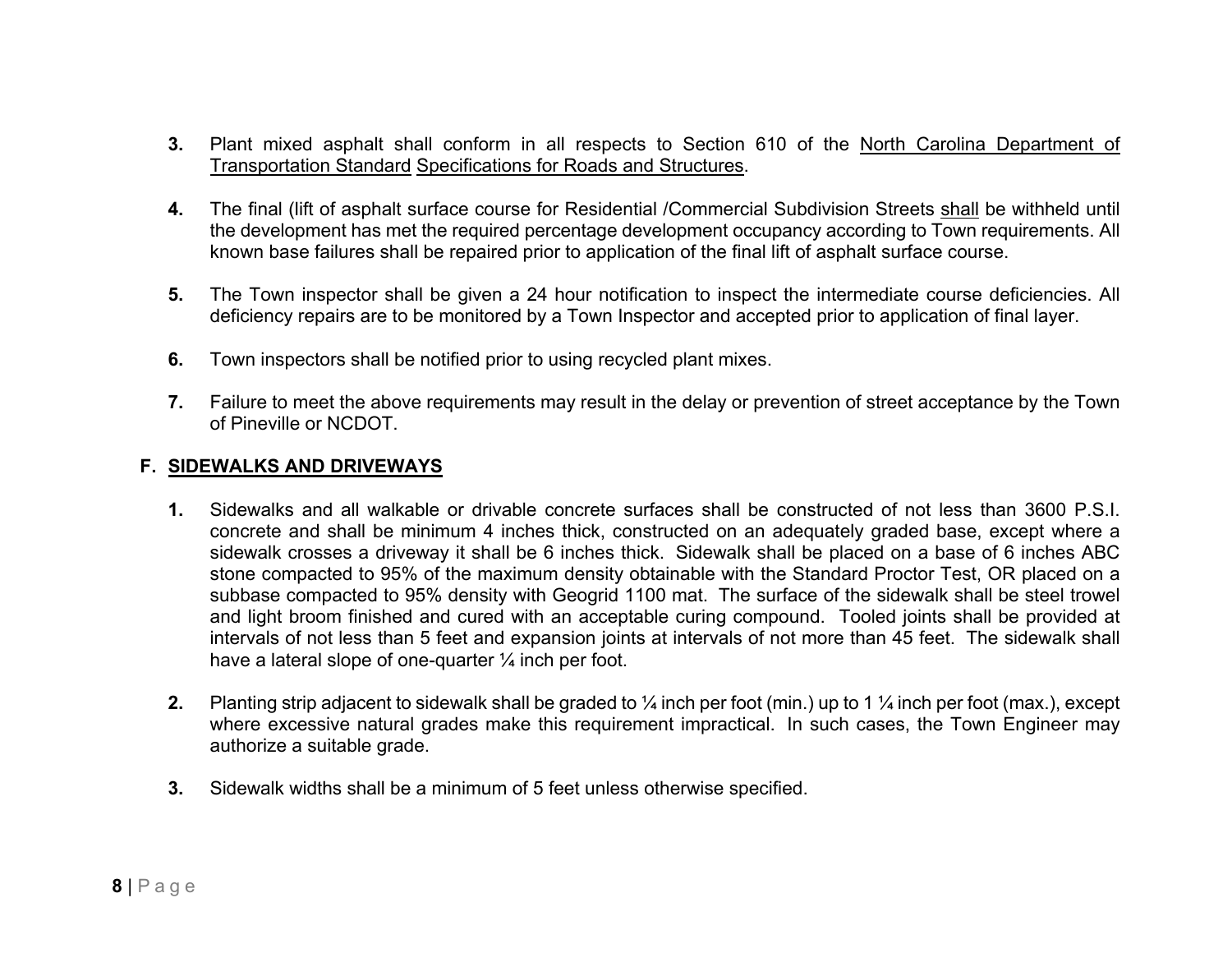- **4.** Approval of sidewalk construction plans must be obtained as part of the plan review process. A recorded public sidewalk easement is required for all sidewalk located outside public right-of-way; the width shall be equal to the distance from the right-of-way line to the back of the sidewalk plus two feet or to the face of building, whichever is less. The sidewalk easement must be recorded with the Mecklenburg County Register of Deeds prior to issuance of a certificate of occupancy for the corresponding building(s).
- **5.** Accessible ramps are required where sidewalks intersect curbing at any street intersection and at curbed driveway connections. All ramps and sidewalks shall be constructed to meet the requirements of the Americans with Disabilities Act (ADA) and Public Right-of-Way Accessibility Guidelines (PROWAG).
- **6.** The Town Public Works Director shall be given a 48 hour notice prior to any concrete sidewalk or driveway apron pour to schedule an onsite inspection. Failure to schedule an inspection may result in rejection of the work.
- **7.** Electrical Conduit shall be installed with sidewalk construction to allow for future lighting wiring where directed by the Town. Conduit shall be 2-inch Schedule 80 PVC, at minimum 18- inch depth, with stub ups placed in planting strip at 150 feet intervals.

### **G. BASE COURSE STREET REPAIR**

- **1.** Structural repair areas must encompass the full travel lane of roadways.
- **2.** Minimum base course repair patch size is 10 feet by 10 feet.
- **3.** Structural repairs to a road failure cannot be within 10 feet of each other, else the entire area requires structural repair.
- **4.** Backfill depth for full-depth asphalt pavement repairs shall be minimum 9 ½ inches total below finished pavement grade on thoroughfare and industrial streets and 6 ½ inches on business and residential streets. Compaction for pavement repairs shall be 92% for asphalt and 95% for subgrade.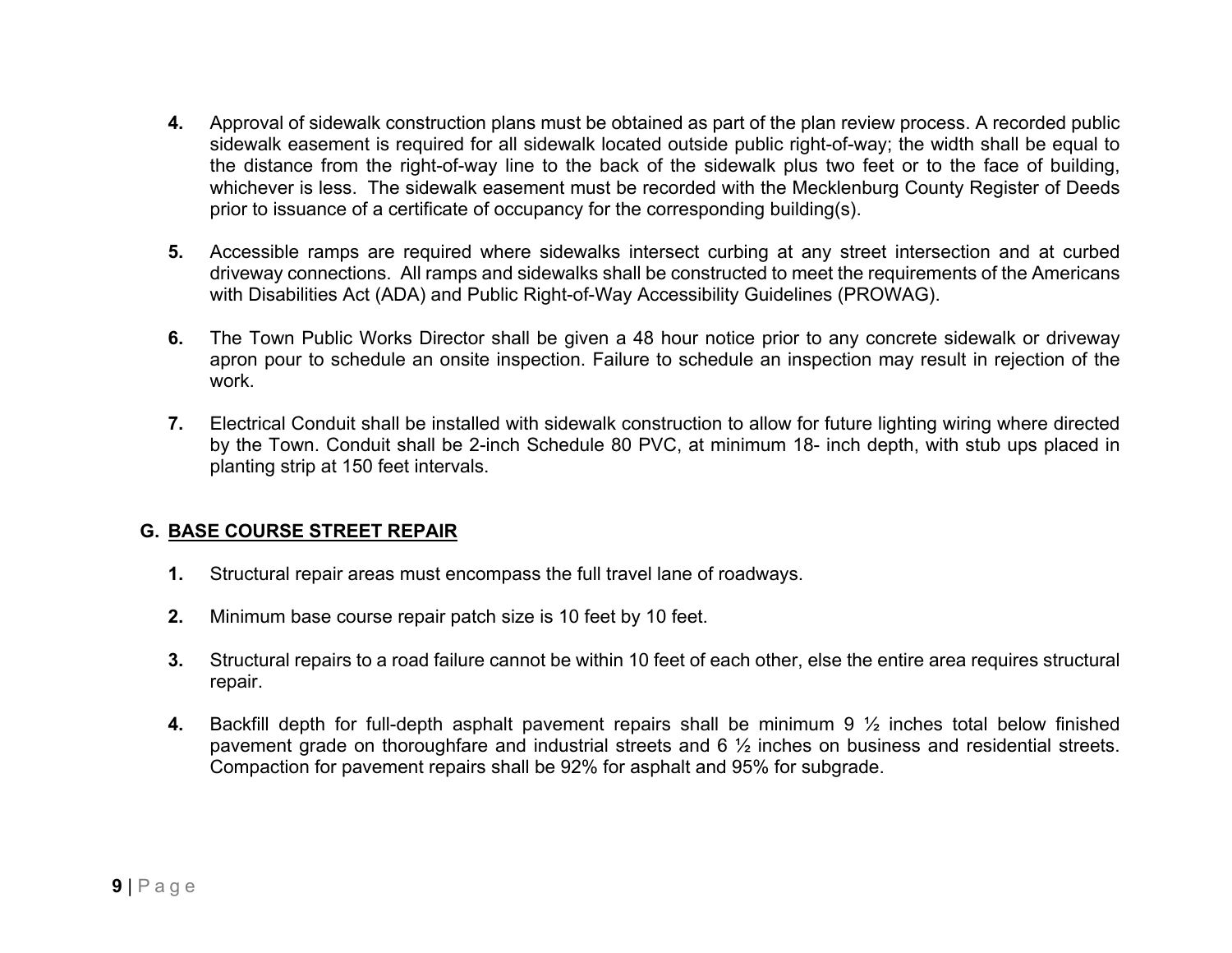### **H. SURFACE COURSE STREET REPAIR**

- **1.** Overlay patch area must encompass the full travel lane of roadways.
- **2.** Minimum surface course repair patch size is 10 feet by 10 feet.
- **3.** Overlay patch area cannot be any closer than 150 feet of each other, else the entire area requires mill and replace.

#### **I. DECORATIVE STREET SIGNS AND POSTS**

- **1.** New installed and replaced sign posts in the Town of Pineville must be approved by the Public Works Director prior to installation. The posts must conform to the Manual on Uniform Traffic Control Devices (MUTCD) and criteria shown in the Standard Details.
- **2.** A site plan showing the proposed location of all proposed signs must be approved prior to sign placement.

#### **J. BUS STOPS**

New developments along Public Bus routes shall provide bus stops as required by the Charlotte Area Transit System (CATS) guidelines and specifications. Standard Details may be found at: <https://charlottenc.gov/ld/CLDSM/Documents/Revised%20CATS%20Details.pdf>

## **II. STORM DRAINAGE**

### **A. GENERAL NOTES**

**1.** All work and materials shall conform to the latest edition of the NCDOT Standard Specifications for Roads and Structures. *Unless otherwise specified in this manual*. ALL concrete used for drainage structures shall have a minimum compressive strength of 3600 PSI at 28 days. This requirement shall be provided regardless of any lesser compressive strength specified in the NCDOT Standard Specifications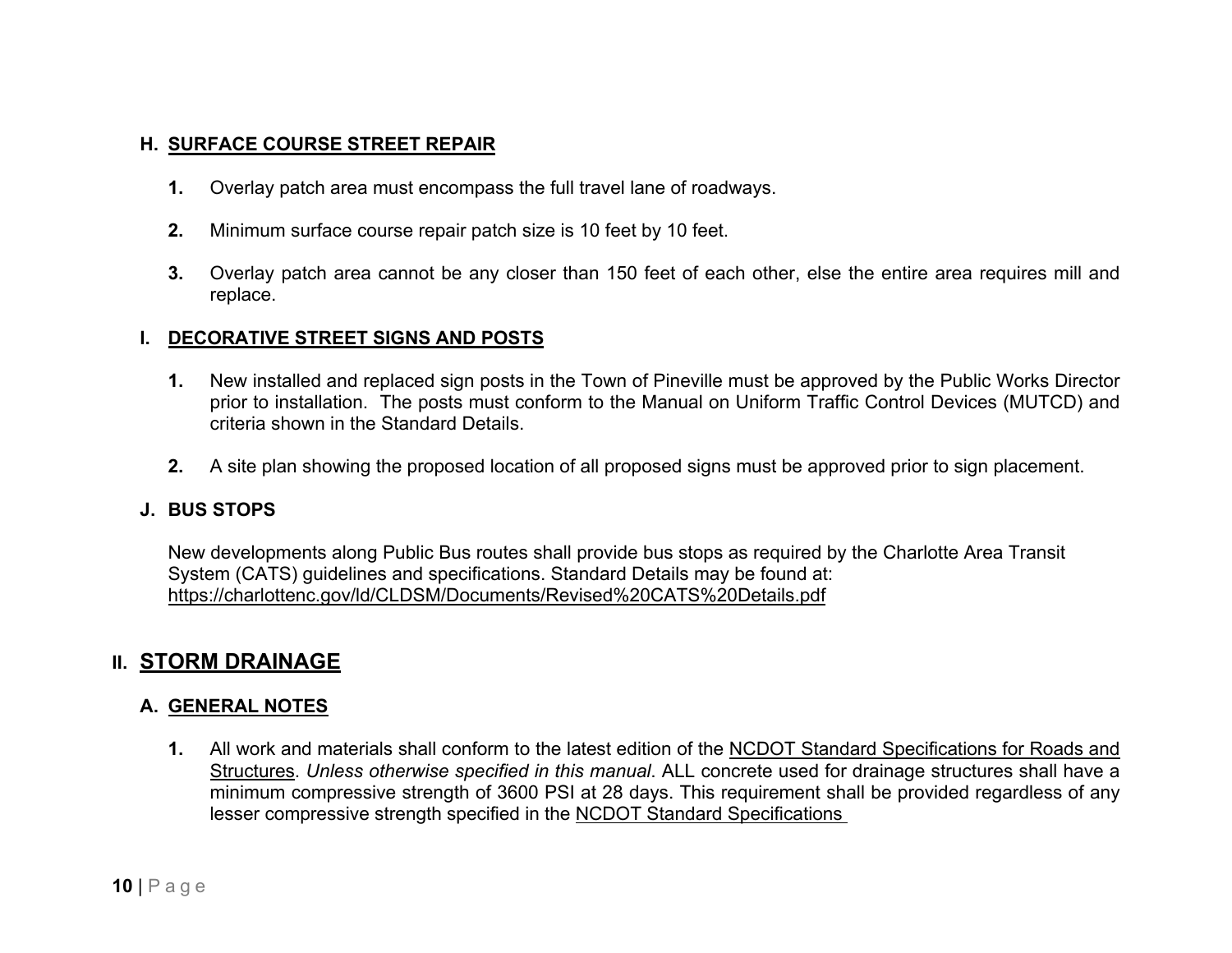- **2.** Reinforced concrete pipe may be used in all storm drain applications. High Density Polyethylene Pipe (HDPE) may be substituted for pipe diameters of 48-inches or less.
- **3.** All pipe shall be laid with the bell or groove upgrade and the joint entirely interlocking.
- **4.** All pipe shall meet minimum and maximum cover requirements of NCDOT Standard Drawing 300.01 and NCDOT Pipe Material Selection Guide. Special applications for less than 2 feet of cover will be reviewed and approved by the Town Engineer individually. Cover shall be measured from the bottom of the pavement structure (stone or asphalt base). Storm pipe design that exceeds these criteria may be approved at the discretion of the Town Engineer.
- **5.** All pipes in storm drain structures shall be flush with the inside wall.
- **6.** All storm drain structures over 3 feet and 6 inches in height must have steps in accordance with standard details set forth in this manual.
- **7.** The interior surfaces of all storm drainage structures shall be pointed up and smoothed to an acceptable standard using mortar mixed to manufacturer's specifications.
- **8.** Storm drainage piping shall be placed in a straight alignment at uniform grade. No changes in alignment shall be allowed except at catch basins, manholes, or other junctions that provide appropriate clean out access. The maximum length between access points is 300 linear feet.
- **9.** A pipe collar meeting NCDOT standards or standard junction structure is required where pipes from two manufacturers or materials are tied together. Pipes should be on the same grade and alignment and have the same internal diameter where a pipe collar is specified.
- **10.** All frames, grates, rings, covers, etc., must conform to the standards set forth in this manual.
- **11.** All graded creek banks and slopes shall be at a maximum of 2 feet horizontal to 1 foot vertical (2:1) and not to exceed 10 feet without terracing or the slopes shall be designed by a Professional Geotechnical Engineer and approved by the Town Engineer on a case by case basis.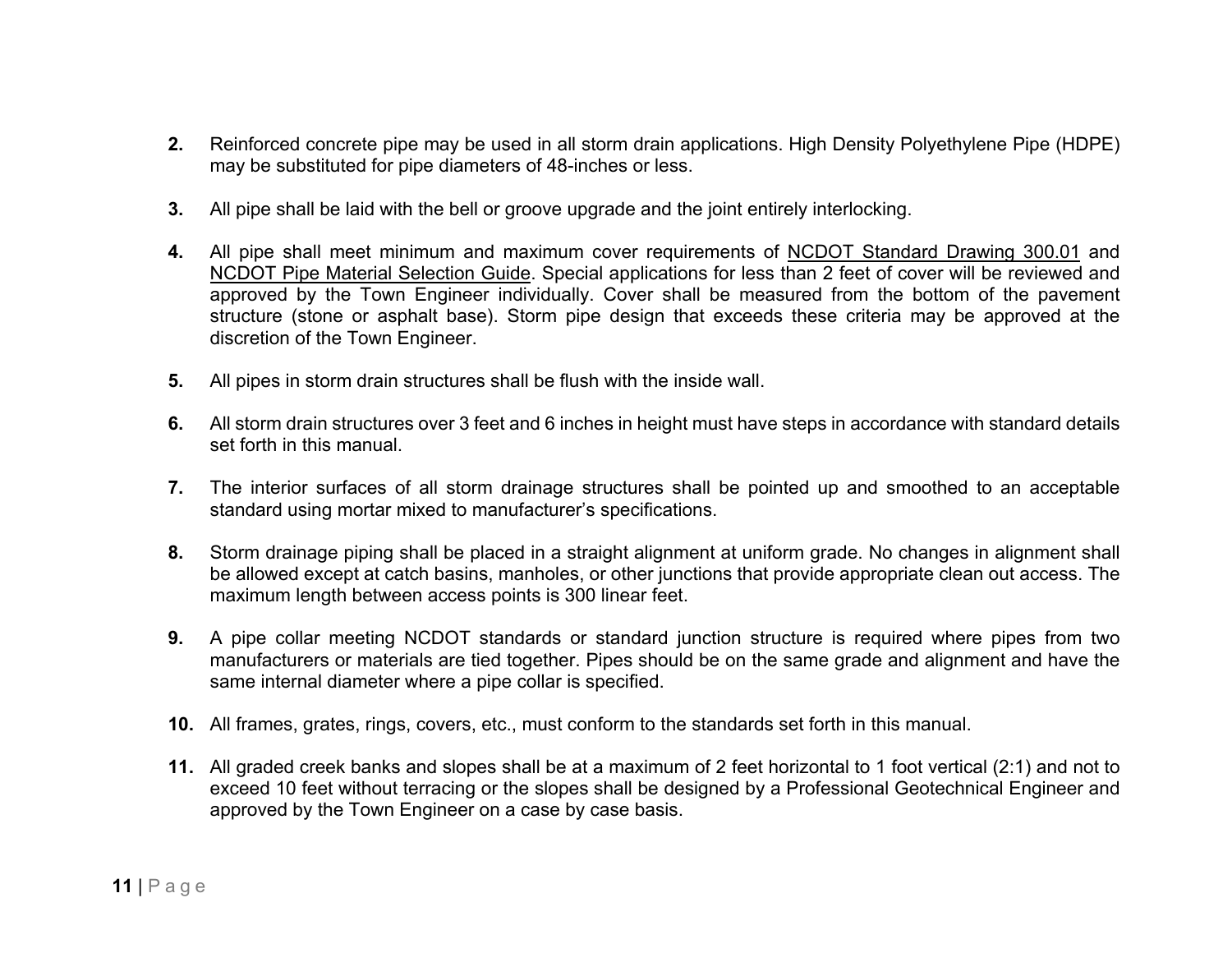- **12.** Driveway pipe shall be restricted to a single pipe, with minimum inside diameter of 15 inches.
- **13.** CCTV video performed by NASSCO-PACP certified contractor shall be provided for each pipe/culvert segment begin considered for acceptance, in accordance with the Town of Pineville subdivision ordinance and PLDSM Special Provisions.
- **14.** The County and/or Town's approval of construction plans does not relieve the design engineer nor the contractor from responsibility for defective or incomplete work resulting from errors or omissions of any kind.

### **B. HIGH DENSITY POLYETHYLENE PIPE (HDPE)**

- **1.** The Product used shall be corrugated exterior/smooth interior pipe (Type S), conforming to the requirements of AASHTO Specification M294 (latest edition) for Corrugated Polyethylene Pipe.
- **2.** Bell and spigot joints shall be required on all pipes inside the right-of-way. Bells shall cover at least two full corrugations on each section of pipe. The bell and spigot joint shall have an "O" ring rubber gasket meeting ASTM F477 with the gasket factory installed, placed on the spigot end of the pipe. Pipe joints shall meet all requirements of AASHTO M294.
- **3.** All HDPE pipe installed must be inspected and approved by the Town's Inspector prior to any backfill being placed. The Town inspector must be present during the backfilling operation as well.
- **4.** Backfill material used to install HDPE pipe within the street right-of-way shall be Select Material, Class II-IV, as defined by Section 1016-3 of the North Carolina Department of Transportation Standard Specifications for Roads and Structures. Upon submittal of written certification of material suitability by a licensed geotechnical engineer, NCDOT Class I Select Material may be used. All backfill material shall be approved by the Town inspector prior to placement of the material within the street right-of-way.
- **5.** The minimum length of HDPE pipe permitted for use shall be 4 feet. HDPE flared end sections are not allowed.
- **6.** All HDPE pipe installed shall be third party certified and shall bear the Plastic Pipe Institute's (PPI) certificate sticker.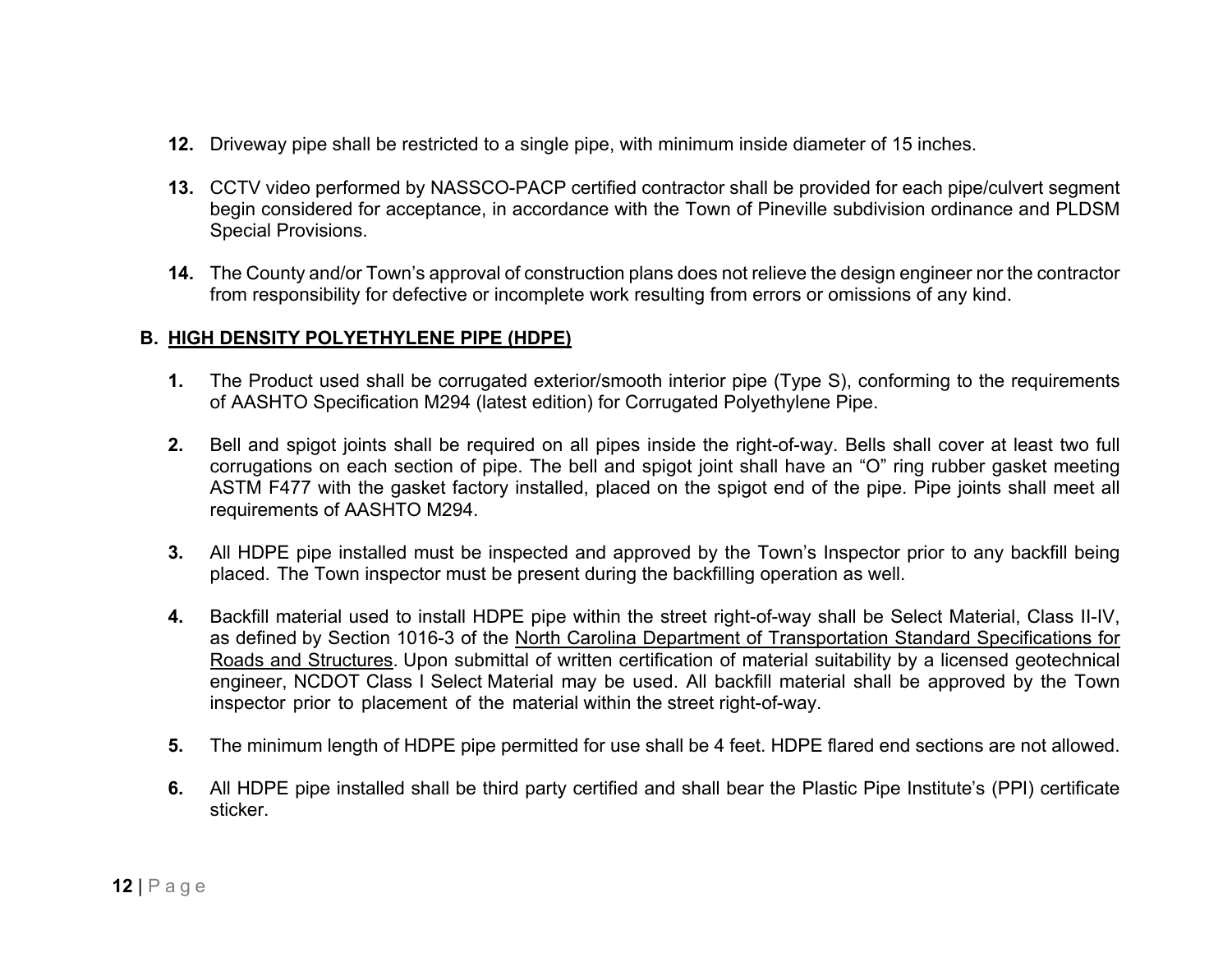### **C. REINFORCED CONCRETE (RCP)**

- **1.** All concrete shall be at least 3600 PSI. Prior approval shall be obtained in order to use pre-cast storm drainage structures in any street right-of-way by Town Engineer.
- **2.** Concrete pipe used within the street right-of-way shall be a minimum of Class III Reinforced Concrete Pipe, with a minimum diameter of 15 inches (18 inches minimum on cross drain culverts within the ETJ). Installation of Class IV or higher concrete pipe shall be identified on the As-Built Plan and the Town inspector shall be given documentation and notification of this information prior to construction.
- **3.** Concrete mortar joints shall be used for joining all concrete pipes. The pipe shall be clean and moist when mortar is applied. The lower portions of the bell or groove shall be filled with mortar sufficient to bring the inner surface flush and even when the next joint is fitted into place. The remainder of the joint shall then be filled with mortar and a bead or ring of mortar formed around the outside of the joint. The application of mortar may be delayed until fill is completed when the pipe is larger than 30 inches.
- **4.** Performed joint sealer, which conforms to AASHTO specification M-198 for Type B flexible plastic gaskets, may be used in lieu of the mortar joining method.

#### **D. INSTALLATION OF REINFORCED CONCRETE (RCP) AND CORRUGATED METAL PIPE (CMP)**

- **1.** All backfill shall be non-plastic in nature, free from roots, vegetative matter, waste, construction material or other objectionable material. Said material shall be capable of being compacted by mechanical means and shall have no tendency to flow or behave in a plastic manner under the tamping blows or proof rolling.
- **2.** Materials deemed by the Engineer as unsuitable for backfill purposes shall be removed and replaced with select backfill material.
- **3.** Backfilling of trenches shall be accomplished immediately after the pipe is laid. The fill around the pipe shall be placed in layers not to exceed 8 inches, each layer shall be thoroughly compacted to 95% of the maximum density obtainable with the Standard Proctor Test (a density of 100% Standard Proctor is required for the top 8 inches).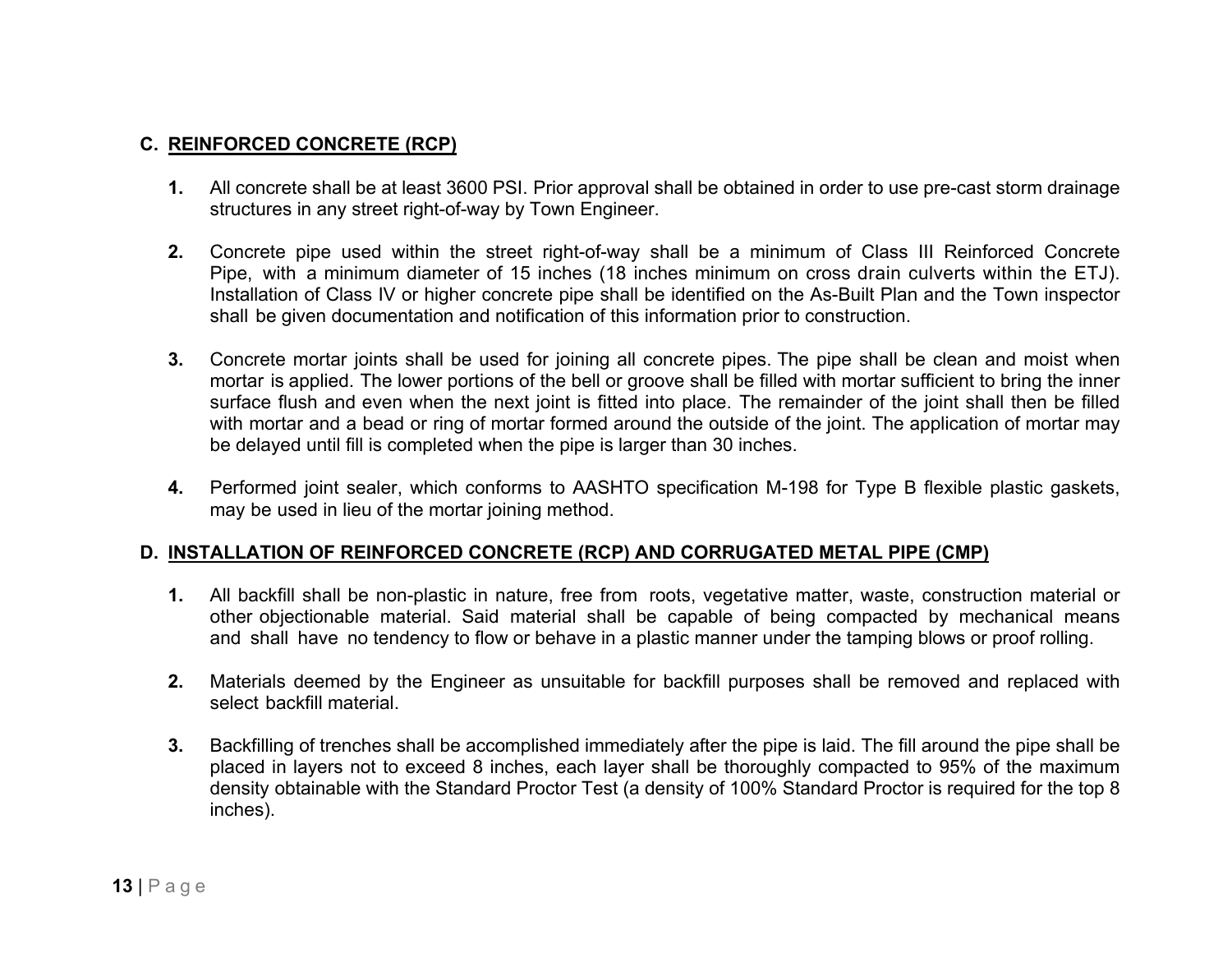- **4.** Compaction requirements shall be attained by the use of mechanical compaction methods. Each layer of backfill shall be placed loose and thoroughly compacted in place.
- **5.** Under no circumstances shall water be permitted to rise in un-backfilled trenches after the pipe has been placed.

### **E. STANDARDS FOR DESIGN**

- **1.** All storm drainage design shall conform to the standards and specifications as provided in the Charlotte-Mecklenburg Storm Water Design Manual, North Carolina Department of Transportation Standards Specifications for Roads and Structures, Pineville Land Development Standards Manual, or the more restrictive of any standards that conflict.
- **2.** Adequate storm drainage shall be provided throughout the development by means of storm drainage pipes or properly graded channels. All pipes shall be of adequate size and capacity, as approved by the Town Engineer, to carry all storm water in its drainage area.
- **3.** In accordance with the Town Zoning Ordinance, the Town Engineer shall review the drainage plan for compliance with the standards contained in the current edition of the Pineville Land Development Standards Manual and the Charlotte-Mecklenburg Storm Water Design Manual and all other relevant and appropriate standards established by the Town.
- **4.** Sub-surface drainage shall be provided where the ground water level is likely to be near the surface. In capillary soils, the water level should be 4 feet to 6 feet below the surface to prevent the rise of moisture into the subgrade. Subdrains shall be used to lower ground water in low areas in the street.
- **5.** The NCDOT Standard Drawings have been accepted as approved standards to be specified for Land Development projects in the Town of Pineville and Town of Pineville ETJ. See standard PLDS 20.00A, B, and C of this manual for a table listing the standards accepted. These standard drawings shall be referenced by NCDOT number or shown on all plans submitted to the Town of Pineville for approval.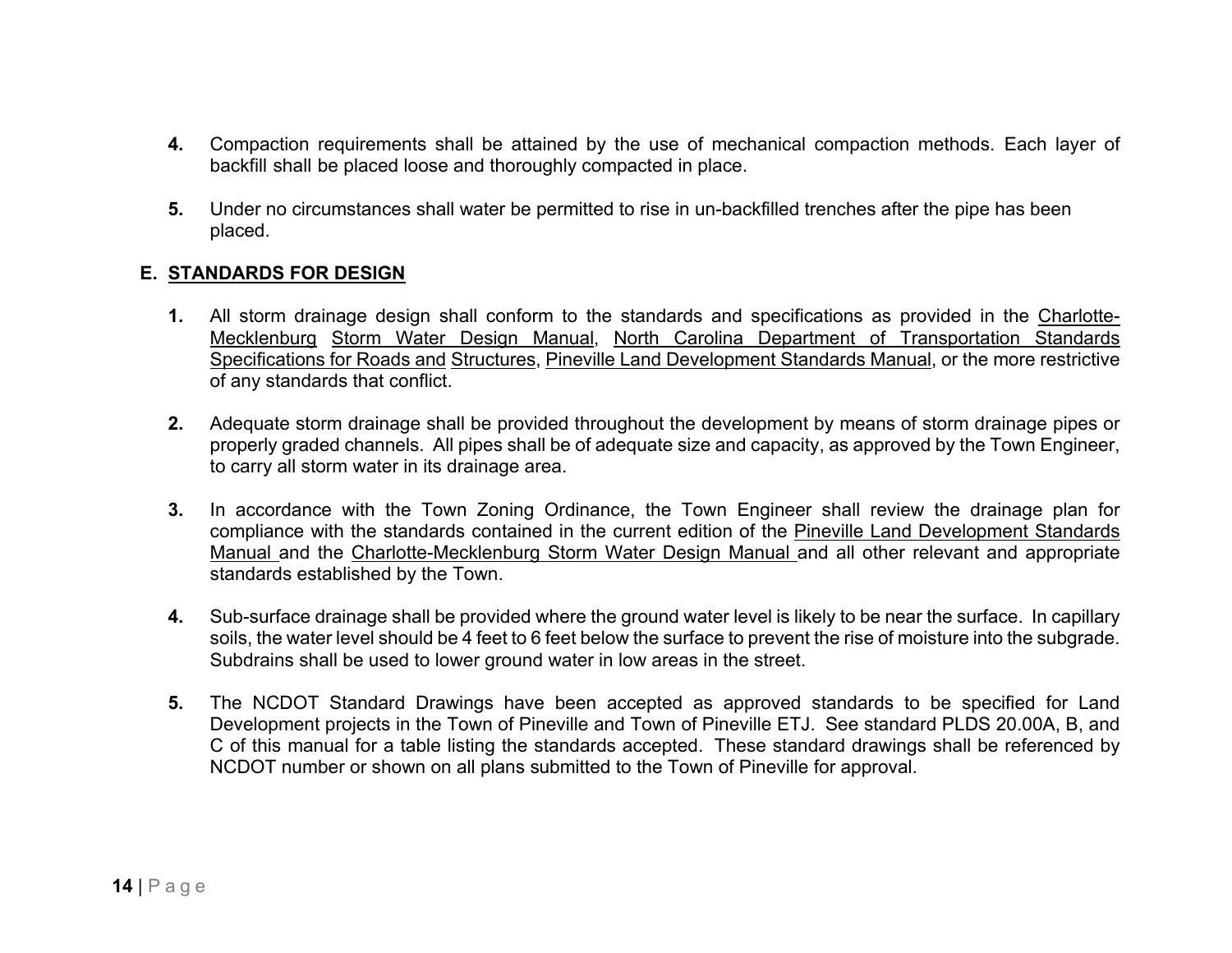### **F. PIPE VIDEO STANDARDS**

Installation of pipes/culverts and structures consisting of the following approved materials (concrete, high density polyethylene – HDPE) used for the purpose of conveying stormwater runoff in and out of public rights-of-way, that are eligible for acceptance/maintenance by the Town of Pineville, are subject to the following:

#### *A. General:*

- a. All storm drainage system installation requires a Closed-Circuit Television (CCTV) video inspection as part of the pre-final inspection process. Video must be done once the Town's build out requirement has been met.
- b. All costs associated with these requirements will be the responsibility of the storm drainage system owner (developer, builder, property owner, etc.). Video costs must be included in the performance/construction bond.
- c. National Association of Sewer Service Companies Pipe Assessment Certification Program (NASSCO-PACP) video, video reports, Engineer's certification, and deflection confirmation results (flexible pipes must not exceed 5%) must be approved by Mecklenburg County or Town representative prior to installing the final surface course of asphalt, unless surface course was installed within one year of base course.
- d. Pipes larger than 48 inches may require manual entry and inspection (confined space regulations may be applicable).
- e. Video inspection must be conducted in a manner that provides an unobstructed view of the entire pipe and storm drain system. The storm drain system must be free of debris and obstructions that impede visibility. Weather conditions must not impede visibility. If there is flow in the pipe, it cannot exceed 5 percent or impede visibility of invert.
- f. Cracks, fractures, and joint separation may require measurements to determine if a minor repair, major repair (Engineer approved), or replacement is required.
- g. Any systems that do not meet the requirements of this section will be rejected and will require rehabilitation or replacement at the discretion of the Owner's Engineer, Town, NCDOT or Mecklenburg County.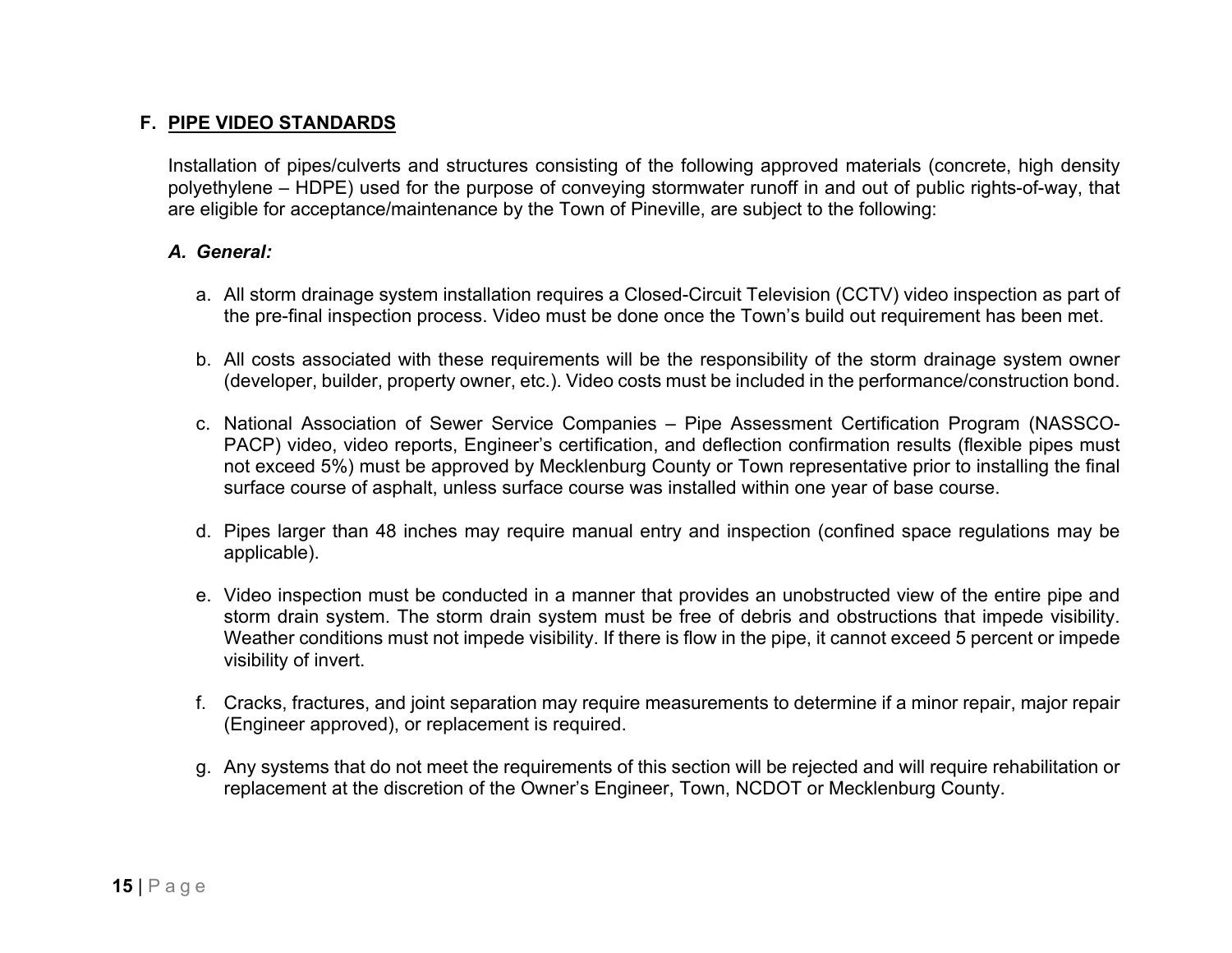h. Governing entities may require video of private alleys/roads.

#### *B. Video Contractor:*

- a. All CCTV videos must be performed by a certified NASSCO-PACP professional. The video inspection, reporting, and coding must follow the latest addition of the NASSCO-PACP Manual.
- b. A certified NASSCO-PACP professional (operator) must be on site during collection of data and coding, and that individual's certification number shall be entered on the Header Section of the video report.

#### *C. Post Installation:*

- a. The Town requires storm drainage systems to be clean, have good alignment, tight joints with mastic or manufacturer's seal, no broken or fractured pipes, no infiltration or inflow (I&I) in pipes, joints, or structures. Structures must be pointed up, and built per the approved plans prior to performing video and submittal of CCTV video documents.
- b. All evaluation and acceptance of the installed pipe will be based upon the NCDOT Guidelines for Post Installation Evaluation and Repair of Newly Installed Drainage Pipe.
- c. Pipe/Structure rehabilitation must meet or exceed Industry Standards: American Concrete Pipe Association (ACPA), ASTM, AASHTO, NCDOT or other method approved by the County Engineer or Town Engineer.

#### *D. Video Report:*

- a. The storm drainage system owner will provide the following to Town or their representative:
- i. Plat, map, or drawing identifying each pipe segment being presented for acceptance with all inlet nodes labeled and corresponding to the accompanying video. For example, start of video is at inlet CB1 to JB2 as shown on accompany drawing. (video map segments should match the approved drawings.)
- ii. The NASSCO-PACP report shall include each pipe/culvert segment and structures being considered for acceptance. The report shall include still digital photos of any anomalies or defects that were required and not required to be rehabilitated.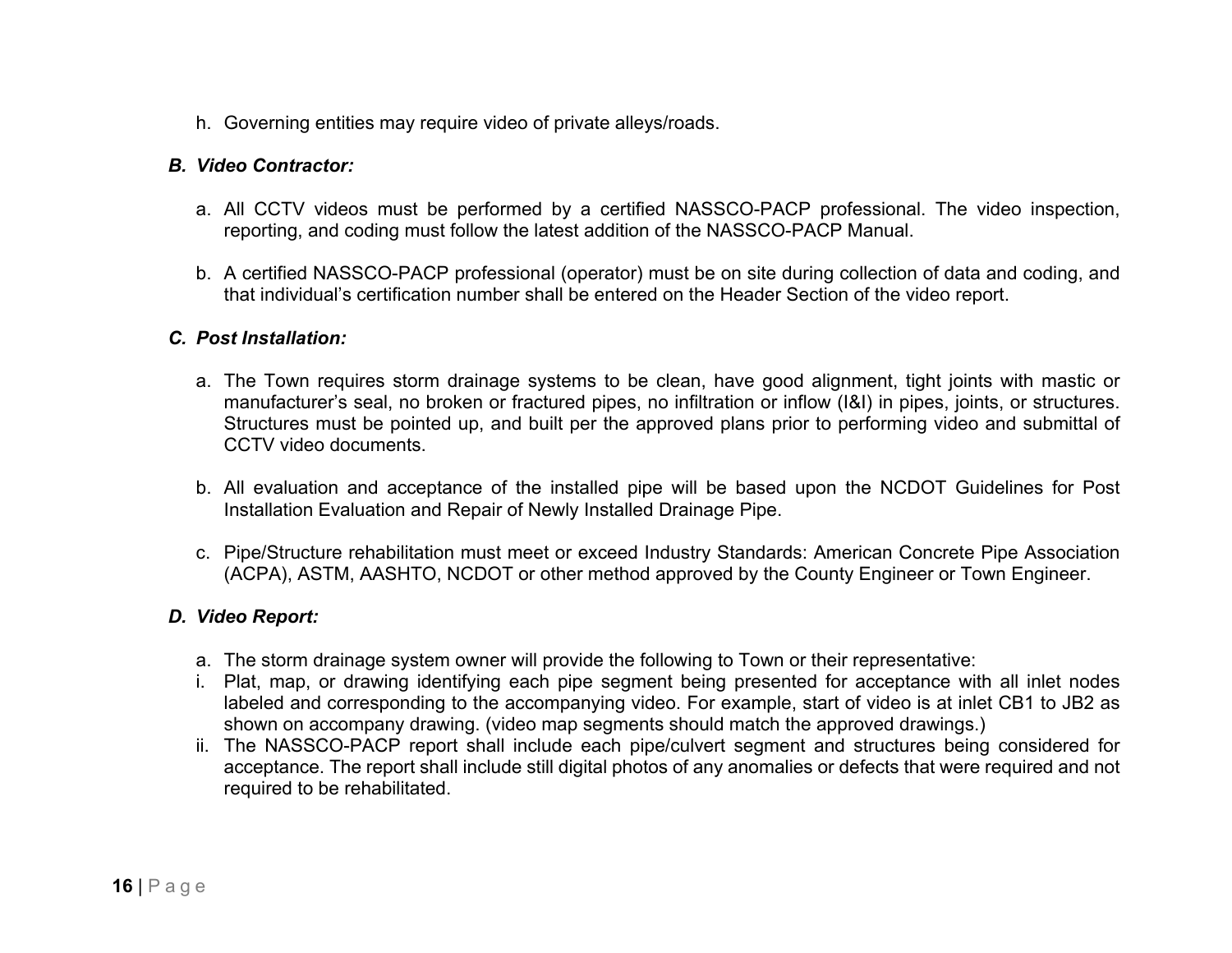b. The Town, or its representative, and NCDOT will only review the certified reports (NASSCO-PACP and Engineer's Reports/Certification). Mecklenburg County, Town, or representative, and NCDOT will review video upon request.

#### *E. Engineer's Report & Certification*

- a. The Owner's Engineer will be responsible for documenting the visual observations of the pipe's current condition, determine if/when rehabilitation needs to be made on the pipe segment and specify the best renewal or repair method per Industry Standards. All NASSCO-PACP defect codes and grades will require recommendations from the Owner's Engineer for rehabilitation, or replacement (if warranted).
- b. The Owner's Engineer's recommendations must be reviewed and approved by MC, Towns, or their representatives before starting rehabilitation or replacement.
- c. All video reports, Engineer's recommendations for rehabilitation, and the Engineer's certified report must be submitted to MC, Towns, or their representatives; this would include the initial report and any post rehabilitation reports if deficiencies/defects are found.
- d. Include a copy of the pipe manufacturer's certification letter for the RCPs, including date, project name, compliance with ASTM C-76 and ASTM C- 443, and if the pipes are NCDOT stamped.
- e. The video report shall be sealed by a NC registered professional engineer certifying the recommendations for rehabilitation and that the Pipe Video Standards have been met.
- f. The report shall include an Executive Summary Table in a format to be provided by Mecklenburg County or equivalent Video Summary Table.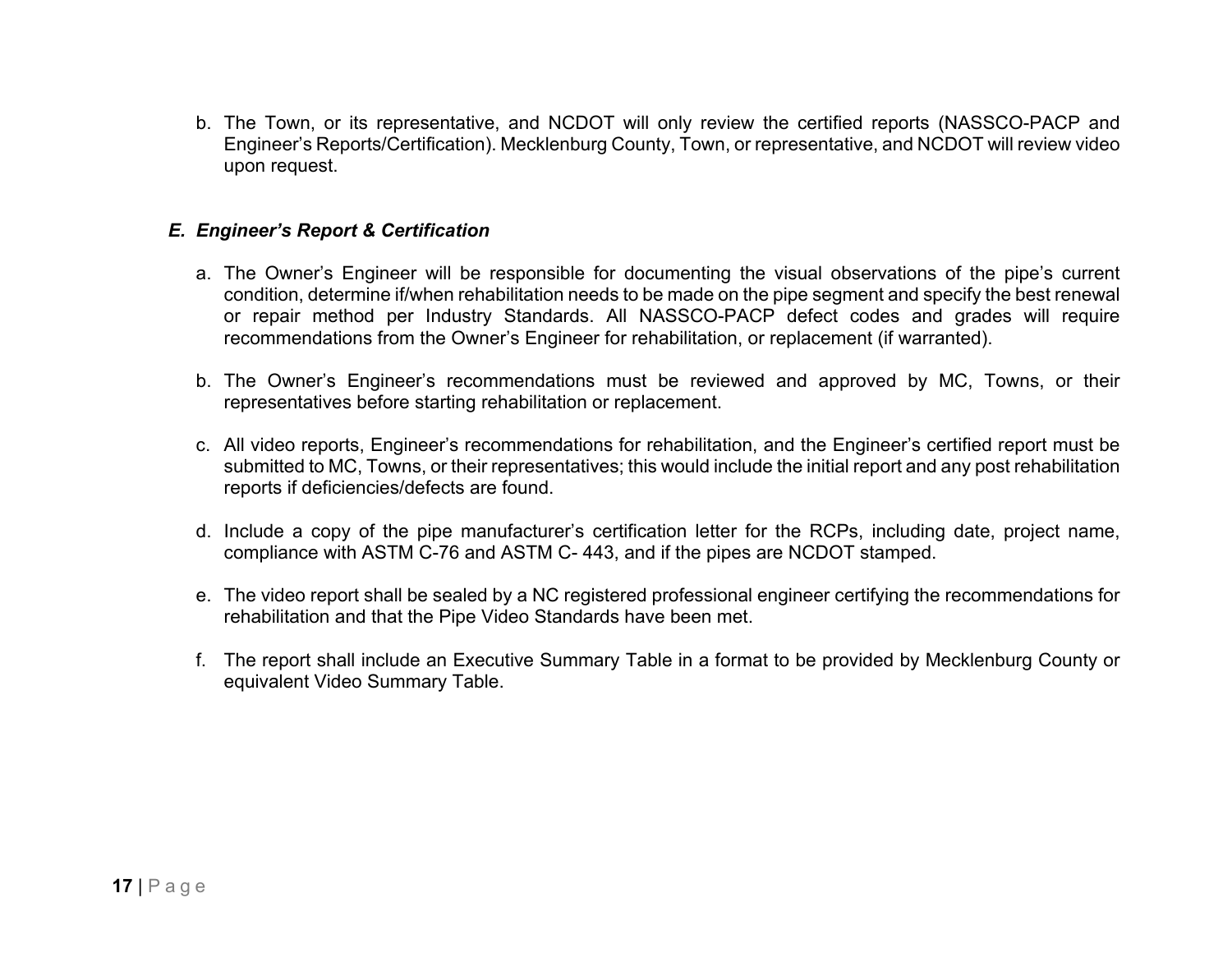## **III. PLAN REQUIREMENTS**

#### **A. GENERAL NOTES - The notes below shall be placed on the Cover sheet of all construction drawings with the Town of Pineville's jurisdiction**

- **1.** The property owner, builder, contractor, and any delegated representatives for the project shall be familiar with and responsible for adhering to all Town of Pineville Standards.
- **2.** All work and materials shall conform to the latest edition of the *North Carolina Department of Transportation Standard Specifications for Roads and Structures* and the *Pineville Land Development Standards Manual (PLDSM*).
- **3.** Concrete sidewalk shall be placed on a base of 6" ABC Stone compacted to 95% of the maximum density obtainable with the Standard Proctor test, OR, or placed on subgrade compacted to 95% density with Geogrid 1100 mat. Reference Town Standard Detail 10.22.
- **4.** Accessible ramps shall be installed where sidewalks intersect curbing at any street intersection and at curbed driveway connections. All ramps and sidewalks shall be constructed to meet the requirements of the Americans with Disabilities Act (ADA) and Public Right-of-Way Accessibility Guidelines (PROWAG).
- **5.** Concrete curb shall be placed on 4" Asphalt concrete base course Type B25.0B, or 6 inch ABC Stone compacted to 100% density. Top 6 inch subgrade shall be compacted to 100%. The asphalt or stone base shall extend 12 inches in front and back of curb and gutter section. Reference Town Standard Typical Street Section Details 10.01 through 10.10C, and Standard Details 10.17A and 10.17B.
- **6.** Pavement cuts shall be saw cut with square and smooth edges. Backfill depth for full-depth asphalt pavement repairs shall be minimum 9 ½ inches total below finished pavement grade on thoroughfare and industrial streets and 6 1/2 inches on business and residential streets. Compaction for pavement repairs shall be 92% for asphalt and 95% for subgrade.
- **7.** Asphalt repairs with longitudinal seams evident in the tire travel area shall not be allowed. Longitudinal seams located within the tire travel area shall require a repair of minimum 1 ½ inch mill and surface course overlay to cover the seam.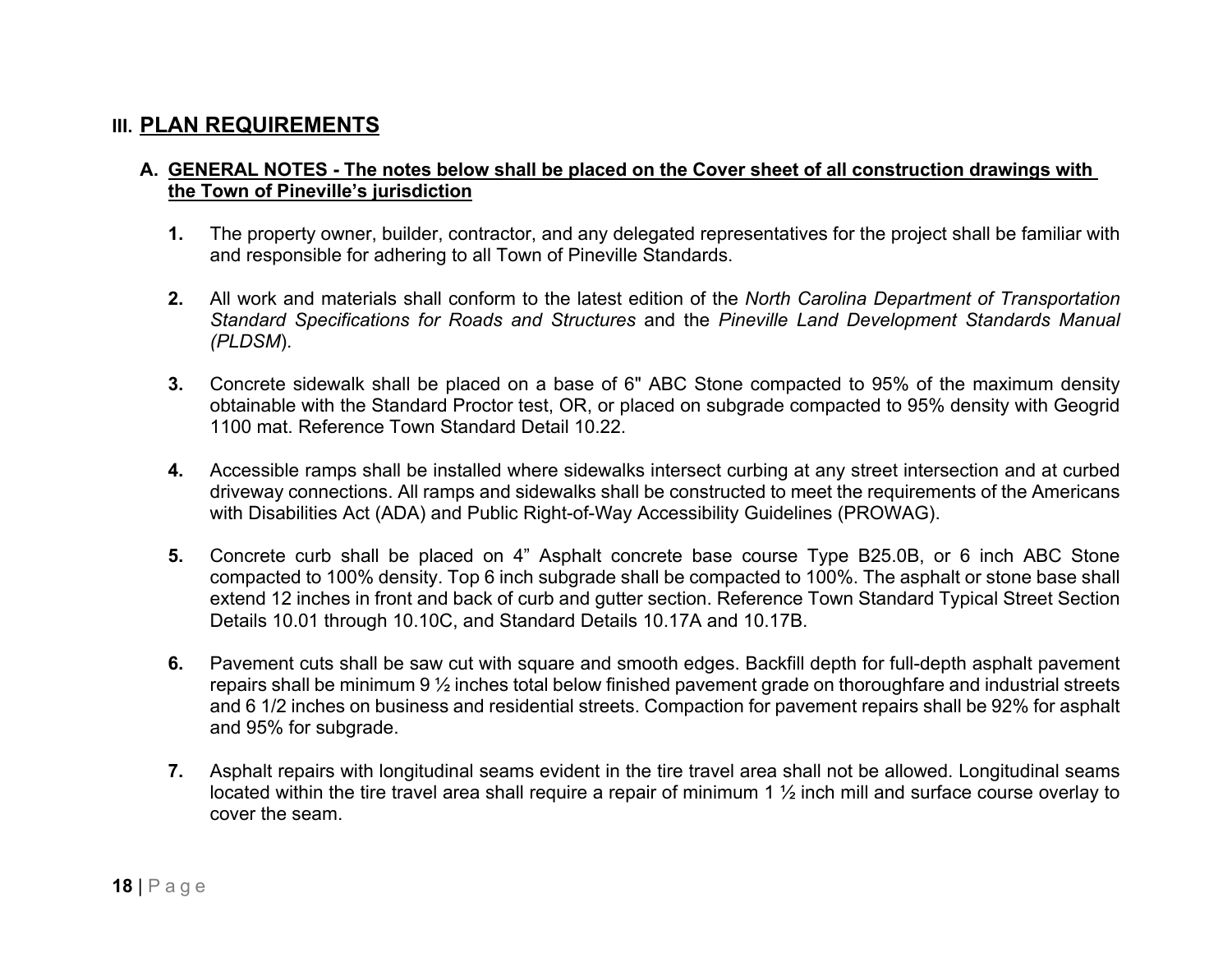- **8.** The Contractor shall schedule an onsite inspection with the Town Public Works Director (704-889-7467) at least 48 hours in advance of any street pavement repair or concrete pour for sidewalk, accessible ramp, or driveway apron. Failure to schedule an inspection may result in rejection of the work.
- **9.** All erosion control measures shall conform to the standards set forth in the Pineville Land Development Standards Manual, North Carolina Erosion and Sediment Control Planning and Design, or the more restrictive of any standards that conflict.
- **10.** All storm drainage design shall conform to the standards and specifications as provided in the Charlotte-Mecklenburg Storm Water Design Manual, Pineville Land Development Standards Manual, or the more restrictive of any standards that conflict.
- **11.** In areas where the Floodway Regulations are applicable, the FEMA Flood Fringe Line and FEMA Encroachment Line shall be shown on the preliminary plan and the final plat. An application for a Floodplain Development Permit shall be submitted to the Floodplain Administrator in accordance with the requirements set forth in the Town's Regulations.
- **12.** Standard detail numbers for any structures or specifics used within the plans shall reference the most current edition of the Pineville Land Development Standards Manual.

#### **B. SUBDIVISIONS & PRELIMINARY PLANS**

- **1.** The preliminary plan must include, at a minimum, the information described in the Town of Pineville Subdivision Ordinance.
- **2.** Storm Drainage Easements shall be provided for all storm drainage pipe and shown on site plans, construction plans and plats with widths specified below. The following note shall be placed on all grading plans and plats; "The purpose of the storm drainage easement (SDE) is to provide storm water conveyance. Buildings are not permitted in the easement area. Any other objects which impede storm water flow or system maintenance are also prohibited."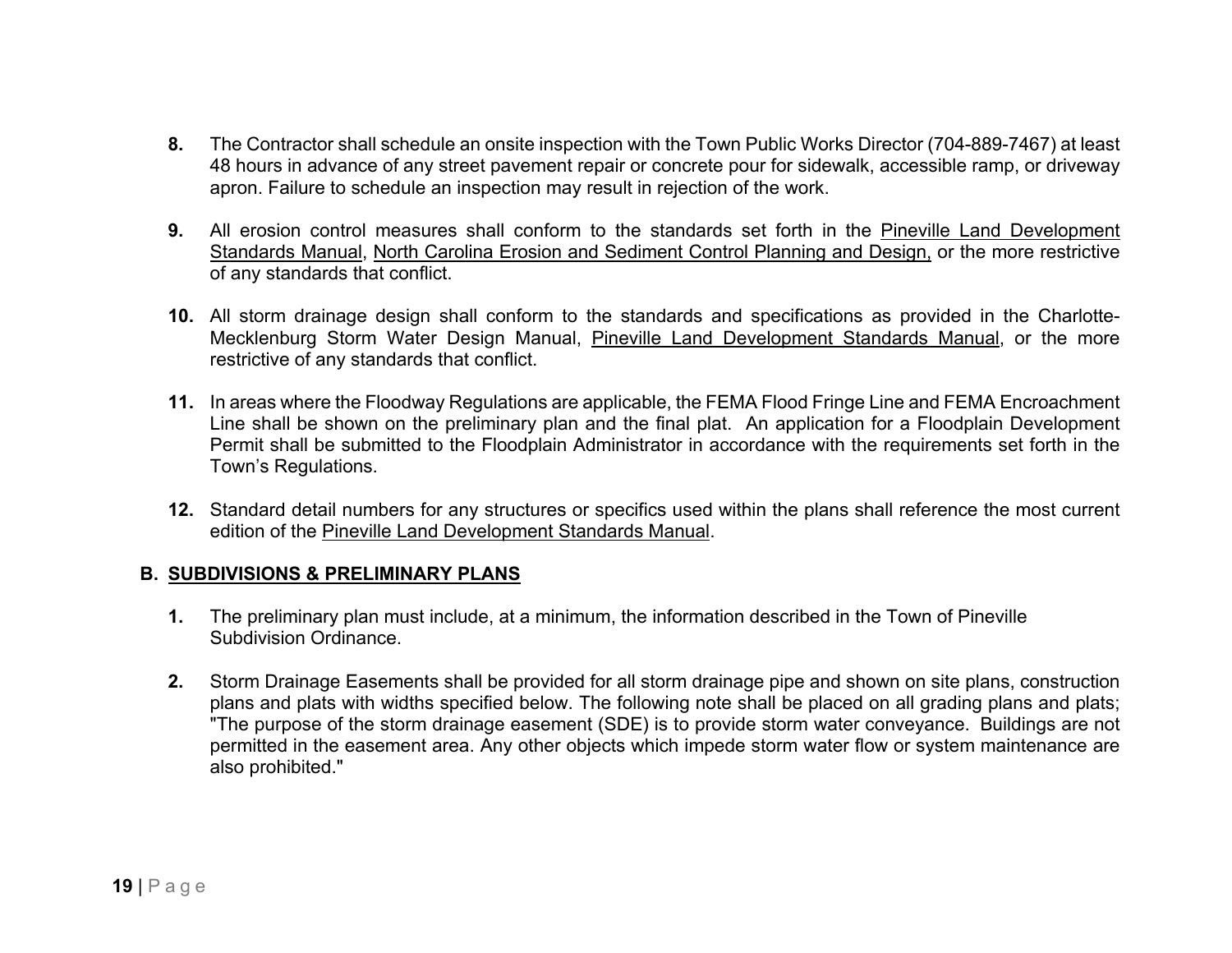#### **PIPES**

| <b>Diameter</b> | Width |
|-----------------|-------|
| $15" - 24"$     | 15'   |
| $30" - 36"$     | 20'   |
| $42" - 48"$     | 25'   |
| $.54" +$        | 30'   |

#### **CHANNELS**

| <b>Drainage Area</b> | <b>Channel</b>               |
|----------------------|------------------------------|
| (Ac)                 | <b>Easement Width (feet)</b> |
| $1 - 45$             | 20'                          |
| $45 - 120$           | 30'                          |
| $120 - 500$          | 40'                          |
| $500 +$<br>.         | see PLDS 20.30               |

**3.** Overlapping of storm drainage easements shall be approved by the Town Engineer.

#### **C. BOND POLICY – SUBDIVISION IMPROVEMENTS**

- **1.** Release of the final subdivision plat will not occur until the improvements required for the area of the final plat are constructed and a final inspection has been performed and found to be in conformance with the plans approved by the Town of Pineville, or a security has been posted with the Town Engineer and all required documents are received in their entirety.
- **2.** The security shall be posted and remain in force until the construction is complete and found to be in conformance with the plans approved by the Town of Pineville. The security will be reevaluated after one year from the date of posting.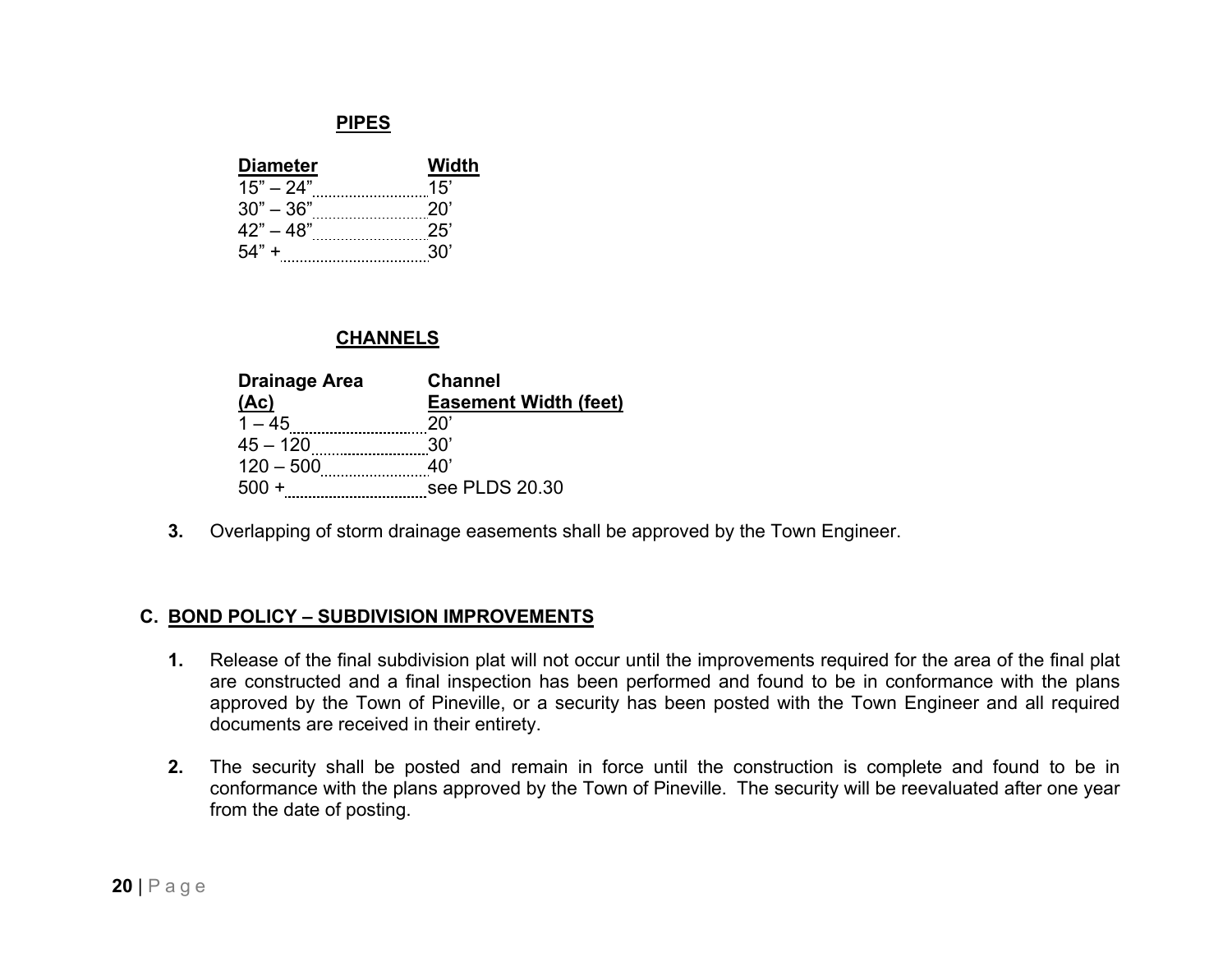- **3.** The Applicant shall notify the Town Engineer that construction is complete according to the appropriate subdivision ordinance and the Pineville Land Development Standards Manual before any security will be released. A final inspection will be made to check completeness of the project upon notification.
- **4.** One type of security may be replaced by another type of security in certain situations. The amount of the replacement security will be based on the Town's Engineer Estimate of the work remaining. If the estimate of work results in a lower amount, the replacement security will be treated as a reduction. Certain situations will require an increase in a security and in such cases the replacement security shall be required to equal the higher amount.
- **5.** A one-time reduction in security will be allowed if requested in writing by the principal party of the security. However, the security shall never be less than \$15,000 for the Town of Pineville unless approved by the Town Engineer.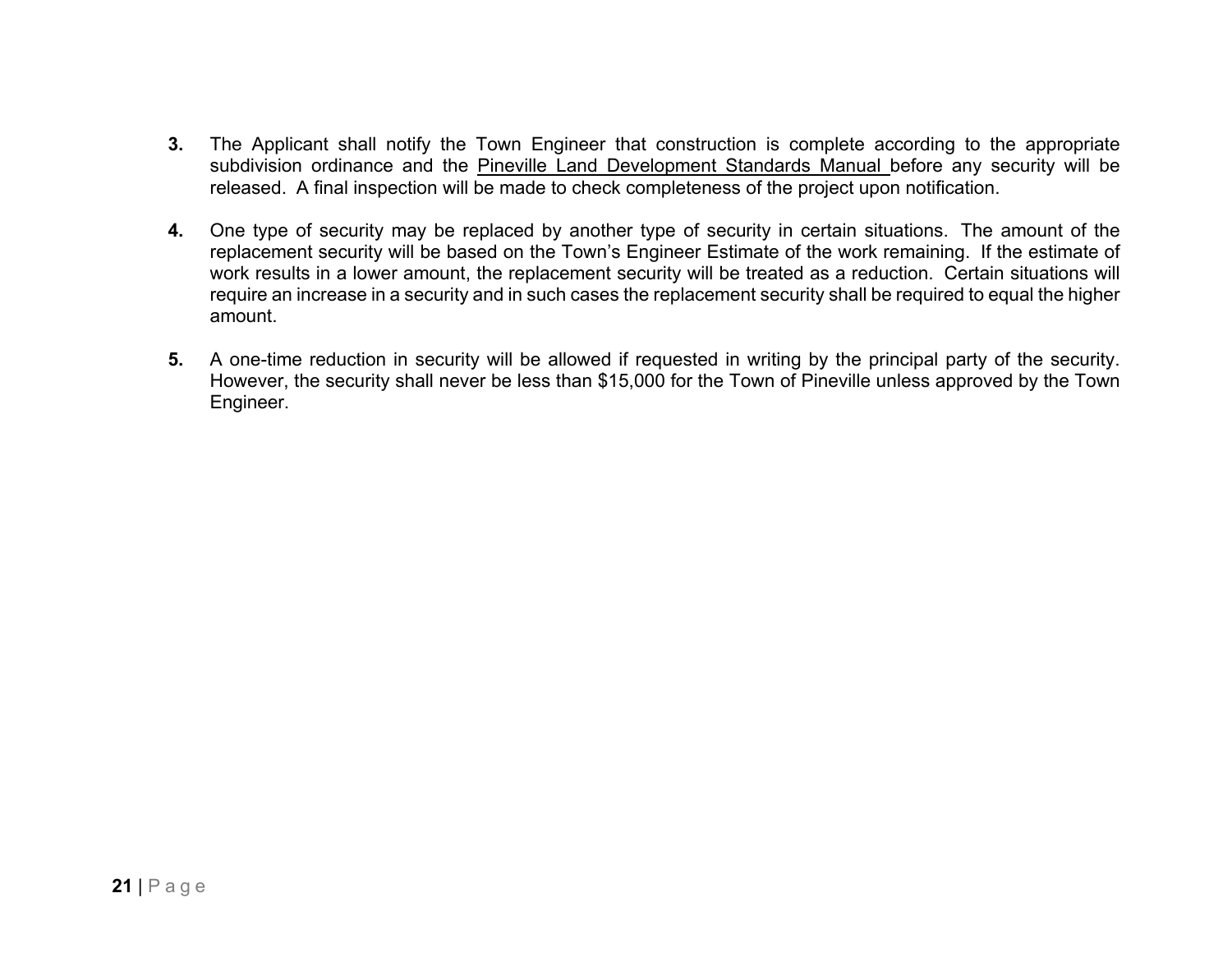## **IV. APPROVED PLANT SPECIES**

The following list of trees and shrubs represent the approved plant species that may be used to comply with the Pineville Zoning Ordinance.

| List subject to change                                                        |                                      |                     |              |                      |                                     |                           |                         |                |          |                           |
|-------------------------------------------------------------------------------|--------------------------------------|---------------------|--------------|----------------------|-------------------------------------|---------------------------|-------------------------|----------------|----------|---------------------------|
| * - Not allowed for required town planting.                                   |                                      |                     |              |                      | Duke Transmission Zone(T)           |                           |                         |                |          | Foliage (Deciduous, Semi- |
| **- Not recommended for required town planting.                               |                                      | Town Tree Ordinance | Approved     | Town Zoning Approved |                                     |                           | Tolerates Poor Drainage |                |          |                           |
| † - Cultivars under 15 feet tall only.                                        |                                      | Approved            |              |                      |                                     | Shade Tolerant            |                         |                |          |                           |
| ‡- Trees <25 feet mature height can be planted directly under<br>power lines. |                                      |                     | CIP/ROW      | (Large               | or Distribution line(D)<br>Approved |                           |                         | Native         | Blooming | deciduous, or Evergreen)  |
| <b>Common Name</b>                                                            | <b>Scientific Name</b>               |                     |              |                      |                                     |                           |                         |                |          |                           |
|                                                                               | <b>LARGE MATURING TREES (50'+ H)</b> |                     |              |                      |                                     |                           |                         |                |          |                           |
| Arborvitae, 'Green Giant'                                                     | <b>Thuja 'Green Giant'</b>           |                     | $\mathsf{x}$ |                      |                                     |                           | X                       |                |          | Е                         |
| Ash, Green                                                                    | <b>Fraxinus pennsylvanica</b>        |                     |              |                      |                                     | $\mathsf{x}$              |                         | X              |          | D                         |
| Ash, White                                                                    | <b>Fraxinus americana</b>            | X                   |              |                      |                                     |                           |                         | $\mathsf{x}$   |          | D                         |
| <b>Baldcypress</b>                                                            | <b>Taxodium distichum</b>            | X                   | X            |                      |                                     |                           | X                       | X              |          | D                         |
| Beech, American                                                               | Fagus grandiflora                    | X                   | X            |                      |                                     |                           |                         | X              |          | D                         |
| <b>Birch, River</b>                                                           | <b>Betula nigra</b>                  | X                   | <b>X</b>     |                      |                                     | $\boldsymbol{\mathsf{x}}$ | X                       | X              |          | D                         |
| <b>Black Gum</b>                                                              | Nyssa sylvatica                      | X                   | X            | L.                   |                                     |                           |                         | X              |          | D                         |
| Cedar, Deodar                                                                 | Cedrus deodara                       | X                   | X            |                      |                                     |                           |                         |                |          | E                         |
| <b>Cedar, Eastern Red</b>                                                     | Juniperus virginiana                 |                     | X            |                      |                                     |                           |                         | $\mathsf{x}$   |          | E                         |
| Cryptomeria, Japanese                                                         | Cryptomeria japonica                 | X                   | X            |                      |                                     |                           | $\mathsf{X}$            |                |          | E                         |
| Dawn Redwood                                                                  | Metasequoia glyptostroboides         | X                   | X            |                      |                                     |                           |                         |                |          | $\overline{s}$            |
| Elm, Princeton                                                                | Ulmus americana 'Princeton'          |                     | $\mathsf{x}$ |                      |                                     |                           |                         |                |          | D                         |
| Elm, Lacebark                                                                 | Ulmus parvifolia                     | X                   | X            |                      |                                     | $\boldsymbol{\mathsf{x}}$ | X                       |                |          | D                         |
| <b>Gingko‡</b>                                                                | Gingko biloba                        | X                   | $\mathsf{x}$ |                      |                                     | $\boldsymbol{\mathsf{x}}$ | $\pmb{\times}$          |                |          | D                         |
| Hackberry, Common                                                             | <b>Celtis occidentalis</b>           | X                   |              |                      |                                     | $\boldsymbol{\mathsf{x}}$ | $\mathsf{x}$            | $\pmb{\times}$ |          | D                         |
| Hackberry, Sugar                                                              | <b>Celtis laevigata</b>              | X                   |              |                      |                                     | $\boldsymbol{\mathsf{x}}$ | $\mathsf{X}$            | X              |          | D                         |
| Hemlock, Eastern                                                              | Tsuga canadensis                     |                     |              |                      |                                     | X                         |                         | X              |          | E                         |
| Hickory, Bitternut                                                            | Carya cordiformis                    |                     |              |                      |                                     |                           |                         | $\mathsf{x}$   |          | D                         |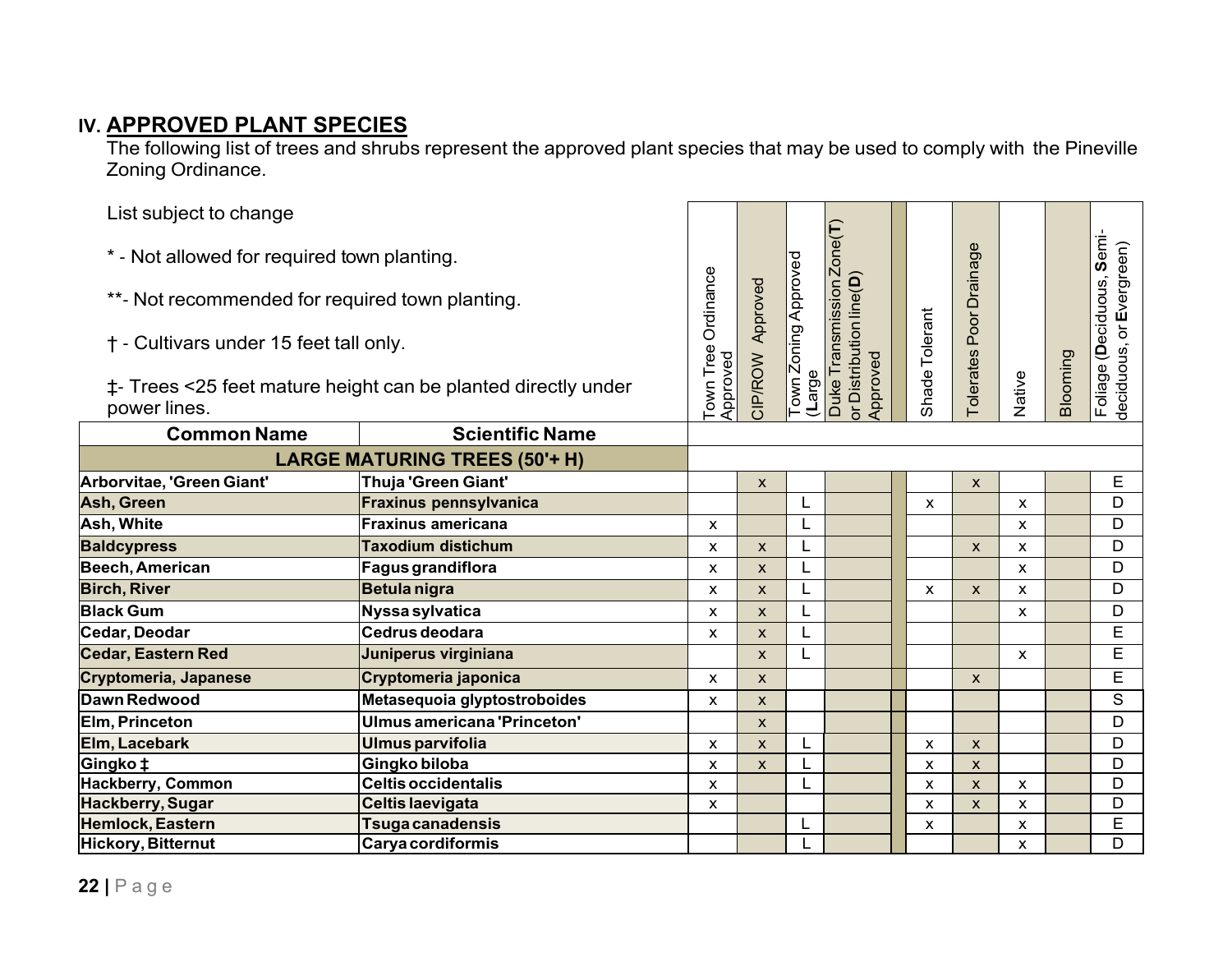|                            |                                                              | Town Tree Ordinance<br>Approved | CIP/ROW Approved   | Twon Zoning Approved<br>(Large or Small Maturing) | Zone(T) or Distribution<br>Duke Transmission<br>ine(D) Approved | Shade Tolerant            | Poor Drainage<br>Tolerates | Native                    | Blooming                  | Foliage (Deciduous, Semi-<br>deciduous, or Evergreen) |
|----------------------------|--------------------------------------------------------------|---------------------------------|--------------------|---------------------------------------------------|-----------------------------------------------------------------|---------------------------|----------------------------|---------------------------|---------------------------|-------------------------------------------------------|
| <b>Common Name</b>         | <b>Scientific</b><br>LARGE MATURING TREES (50'+ H) continued |                                 |                    |                                                   |                                                                 |                           |                            |                           |                           |                                                       |
|                            |                                                              |                                 |                    |                                                   |                                                                 |                           |                            |                           |                           |                                                       |
| Hickory, Pignut            | Carya glabra                                                 |                                 |                    | L                                                 |                                                                 |                           |                            | x                         |                           | E                                                     |
| Hickory, Shagbark          | Carya ovata                                                  |                                 |                    |                                                   |                                                                 |                           |                            | X                         |                           | E                                                     |
| <b>Holly, American</b>     | <b>Ilex opaca</b>                                            | X                               | $\mathsf{x}$       | $\overline{s}$                                    |                                                                 | X                         |                            | X                         |                           | E                                                     |
| Honeylocust, Shademaster** | Gleditsia tricanthos inermis 'Shademaster'                   |                                 |                    |                                                   |                                                                 |                           |                            | X                         |                           | D                                                     |
| Hornbeam, European         | <b>Carpinus betulus</b>                                      | X                               | $\mathsf{x}$       | S                                                 |                                                                 | $\pmb{\mathsf{X}}$        | $\mathsf{x}$               |                           |                           | D                                                     |
| <b>Kentucky Coffeetree</b> | <b>Gymnocladus dioicus</b>                                   | X                               | X                  |                                                   |                                                                 | $\pmb{\chi}$              |                            | $\boldsymbol{\mathsf{x}}$ |                           | D                                                     |
| Linden, Little Leaf        | <b>Tilia cordata</b>                                         | $\mathsf{x}$                    |                    |                                                   |                                                                 | $\mathsf{x}$              | $\mathsf{x}$               |                           | $\mathsf{x}$              | D                                                     |
| <b>Magnolia, Cucumber</b>  | <b>Magnolia acuminata</b>                                    |                                 | $\pmb{\times}$     |                                                   |                                                                 |                           |                            | X                         | $\boldsymbol{\mathsf{X}}$ | D                                                     |
| Magnolia, Southern         | Magnolia grandiflora                                         | X                               | $\mathsf{x}$       | L                                                 |                                                                 |                           | $\pmb{\mathsf{X}}$         | $\pmb{\mathsf{X}}$        | $\pmb{\mathsf{x}}$        | E                                                     |
| Maple, Freeman             | <b>Acer x fremanii</b>                                       | $\pmb{\times}$                  | $\pmb{\mathsf{X}}$ |                                                   |                                                                 | $\mathsf{x}$              |                            | X                         |                           | D                                                     |
| Maple, Red*                | <b>Acer rubrum</b>                                           |                                 | $\pmb{\mathsf{x}}$ | L                                                 |                                                                 | $\boldsymbol{\mathsf{x}}$ | $\mathsf{X}$               | X                         |                           | $\mathsf D$                                           |
| <b>Maple, Sugar</b>        | <b>Acersaccharum</b>                                         | X                               | $\mathsf{x}$       | L                                                 |                                                                 | $\mathsf{x}$              |                            | $\mathsf{x}$              |                           | $\overline{D}$                                        |
| Oak, Black                 | Quercus velutina                                             |                                 |                    | L                                                 |                                                                 | $\pmb{\chi}$              |                            | X                         |                           | D                                                     |
| Oak, Fastigiante English   | Quercus robur 'Fastigiata'                                   |                                 | $\mathsf{x}$       |                                                   |                                                                 |                           |                            |                           |                           | $\overline{D}$                                        |
| Oak, Laurel                | Quercus laurifolia                                           | $\mathsf{x}$                    |                    | L                                                 |                                                                 | $\mathsf{x}$              |                            | $\mathsf{x}$              |                           | $\overline{D}$                                        |
| Oak, Live                  | Quercus virginiana                                           | $\pmb{\mathsf{X}}$              | $\mathsf{x}$       | L                                                 |                                                                 | $\pmb{\times}$            | $\mathsf{x}$               | $\pmb{\times}$            |                           | E                                                     |
| Oak, Northern Red*         | Quercus rubra                                                |                                 |                    | L                                                 |                                                                 | $\pmb{\chi}$              |                            | X                         |                           | D                                                     |
| Oak, Nuttall               | Quercus nuttalii                                             | X                               | $\pmb{\mathsf{x}}$ |                                                   |                                                                 | $\boldsymbol{\mathsf{x}}$ |                            | $\boldsymbol{\mathsf{x}}$ |                           | D                                                     |
| Oak, Overcup               | Quercus lyrata                                               | X                               | $\pmb{\mathsf{X}}$ |                                                   |                                                                 | $\pmb{\chi}$              | $\mathsf{x}$               | X                         |                           | $\overline{D}$                                        |
| Oak, Scarlet**             | Quercus coccinea                                             |                                 |                    |                                                   |                                                                 |                           |                            | x                         |                           | $\overline{D}$                                        |
| Oak, Shumard               | Quercus shumardii                                            | x                               | $\mathsf{x}$       |                                                   |                                                                 | Ιx                        |                            | Ιx                        |                           | D                                                     |
| Oak, Southern Red          | Quercus falcata                                              | x                               | $\pmb{\mathsf{x}}$ |                                                   |                                                                 | k                         |                            | Ιx                        |                           | D                                                     |
| Oak, Swamp White           | Quercus bicolor                                              |                                 | $\mathsf{x}$       |                                                   |                                                                 | Ιx                        |                            | Ιx                        |                           | D                                                     |
| Oak, Water                 | Quercus nigra                                                |                                 | $\mathsf{x}$       |                                                   |                                                                 |                           |                            | Ιx                        |                           | D                                                     |
| Oak, White                 | Quercus alba                                                 |                                 | $\mathsf{x}$       |                                                   |                                                                 | Ιx                        |                            | Ιx                        |                           | D                                                     |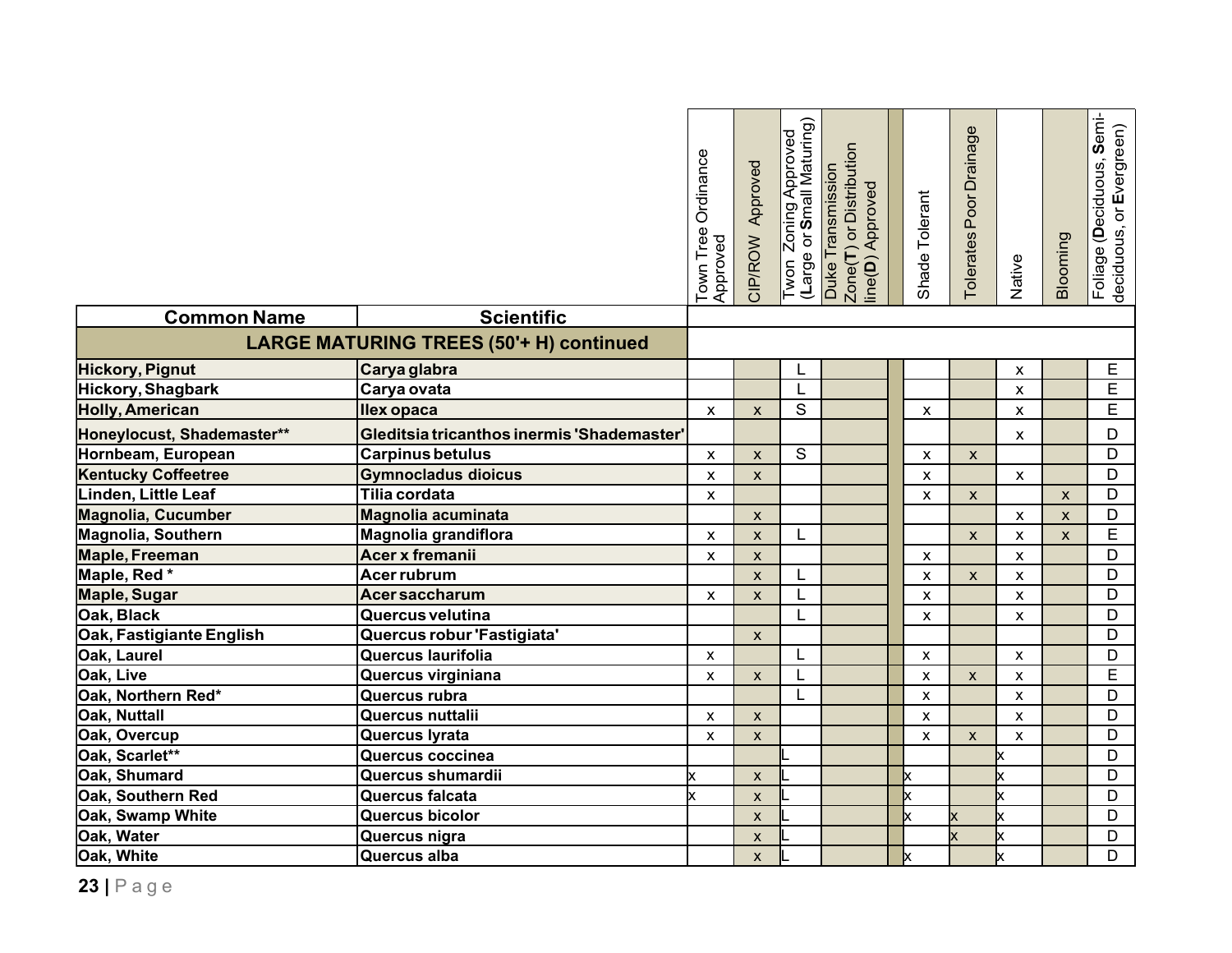|                                                            |                                              | Town Tree Ordinance<br>Approved | CIP/ROW Approved   | Town Zoning Approved<br>(Large or <b>S</b> mall Maturing) | Zone(T) or Distribution<br>Duke Transmission<br>ine(D) Approved | Shade Tolerant     | Poor Drainage<br>Tolerates | Native             | Blooming                  | Foliage (Deciduous, Semi-<br>deciduous, or Evergreen) |
|------------------------------------------------------------|----------------------------------------------|---------------------------------|--------------------|-----------------------------------------------------------|-----------------------------------------------------------------|--------------------|----------------------------|--------------------|---------------------------|-------------------------------------------------------|
| <b>Common Name</b>                                         | <b>Scientific</b>                            |                                 |                    |                                                           |                                                                 |                    |                            |                    |                           |                                                       |
|                                                            | <b>LARGE MATURING (50'+ H) continued</b>     |                                 |                    |                                                           |                                                                 |                    |                            |                    |                           |                                                       |
| <b>Oak, Willow</b>                                         | Quercus phellos                              | X                               | X                  | L                                                         |                                                                 | X                  | $\pmb{\mathsf{X}}$         | X                  |                           | D                                                     |
| Pecan                                                      | <b>Carya illinoensis</b>                     |                                 |                    |                                                           |                                                                 |                    |                            | $\pmb{\chi}$       |                           | $\overline{D}$                                        |
| Persimmon                                                  | Diospyros virginiana                         |                                 |                    |                                                           |                                                                 | $\pmb{\mathsf{X}}$ |                            | X                  |                           | D                                                     |
| Pine, Austrian                                             | Pinus nigra                                  | X                               |                    |                                                           |                                                                 |                    | $\mathsf{x}$               |                    |                           | $\overline{E}$                                        |
| Pine, Japanese Black                                       | Pinus thunbergi                              |                                 |                    |                                                           |                                                                 |                    |                            |                    |                           | E                                                     |
| Pine, Loblolly                                             | Pinus taeda                                  |                                 | X                  |                                                           |                                                                 |                    | $\mathsf{x}$               | X                  |                           | $\overline{\mathsf{E}}$                               |
| Pine, Shortleaf                                            | Pinus echinata                               |                                 | $\mathsf{x}$       |                                                           |                                                                 |                    |                            | $\pmb{\mathsf{x}}$ |                           | E                                                     |
| Pine, Virginia                                             | Pinus virginiana                             | X                               | X                  |                                                           |                                                                 |                    |                            | X                  |                           | $\overline{\mathsf{E}}$                               |
| Poplar, Tulip                                              | Liriodendron tulipfera                       | $\pmb{\mathsf{x}}$              | X                  |                                                           |                                                                 | X                  | $\mathsf{x}$               | X                  | X                         | D                                                     |
| <b>Sweetgum, Fruitless</b>                                 | Liquidambar styraciflua 'Rotundiloba'        | X                               | X                  |                                                           |                                                                 | X                  | $\mathsf{x}$               | X                  |                           | D                                                     |
| Sweetgum, Slender                                          | Liquidambar styraciflua 'Slender Silhouette' |                                 | X                  |                                                           |                                                                 | X                  | $\pmb{\times}$             | X                  |                           | D                                                     |
| Zelkova, Japanese*                                         | Zelkova serrata                              |                                 |                    |                                                           |                                                                 | X                  |                            |                    |                           | D                                                     |
|                                                            | <b>MEDIUM MATURING TREE (30'-50'H)</b>       |                                 |                    |                                                           |                                                                 |                    |                            |                    |                           |                                                       |
| Arborvitae, American †                                     | <b>Thuja occidentalis</b>                    |                                 | $\mathsf{x}$       |                                                           | D                                                               |                    | $\mathsf{x}$               | X                  |                           | E                                                     |
| <b>Carolina Silverbell</b>                                 | Halesia carolina                             | X                               | $\mathsf{x}$       | $\mathsf{S}$                                              |                                                                 | $\mathsf{x}$       |                            | X                  | $\mathsf{x}$              | D                                                     |
| <b>Chinese Pistache</b>                                    | <b>Pistacia chinensis</b>                    | X                               | $\mathsf{x}$       |                                                           |                                                                 | $\mathsf{x}$       | $\mathsf{x}$               |                    |                           | D                                                     |
| Crape Myrtle (Biloxi, Natchez)*                            | Lagerstroemia                                |                                 | $\mathsf{x}$       |                                                           |                                                                 |                    |                            |                    |                           | D                                                     |
| Dogwood, Flowering ‡                                       | Cornus florida                               | X                               | $\pmb{\mathsf{X}}$ | ${\mathsf S}$                                             | D                                                               | $\mathsf{x}$       |                            | X                  | $\boldsymbol{\mathsf{X}}$ | D                                                     |
| Dogwood, Kousa ‡-                                          | <b>Cornus kousa</b>                          | X                               | $\mathsf{x}$       | $\overline{s}$                                            | D                                                               | $\mathsf{x}$       |                            | X                  | $\mathsf{x}$              | D                                                     |
| Fringetree, Chinese                                        | <b>Chionanthus retusus</b>                   | X                               |                    |                                                           |                                                                 | X                  |                            |                    | $\mathsf{x}$              | D                                                     |
| <b>Golden Raintree</b>                                     | Koelreuteria paniculata                      |                                 | $\mathsf{x}$       | $\mathsf{S}$                                              |                                                                 |                    |                            |                    | $\boldsymbol{\mathsf{x}}$ | D                                                     |
| Hawthorne, Green<br><b>Crataegus viridis 'Winter King'</b> |                                              | X                               | X                  |                                                           |                                                                 |                    | $\mathsf{X}$               | X                  | $\mathsf{x}$              | D                                                     |
| <b>Holly, 'Emily Brunner'</b>                              | <b>Ilex X 'Emily Brunner'</b>                |                                 | $\pmb{\mathsf{X}}$ |                                                           |                                                                 | $\pmb{\mathsf{X}}$ |                            |                    |                           | E                                                     |
| Holly, 'Nellie R. Stevens'                                 | <b>Ilex X 'Nellie R. Stevens'</b>            |                                 | X                  |                                                           |                                                                 | $\mathsf{x}$       |                            |                    |                           | E                                                     |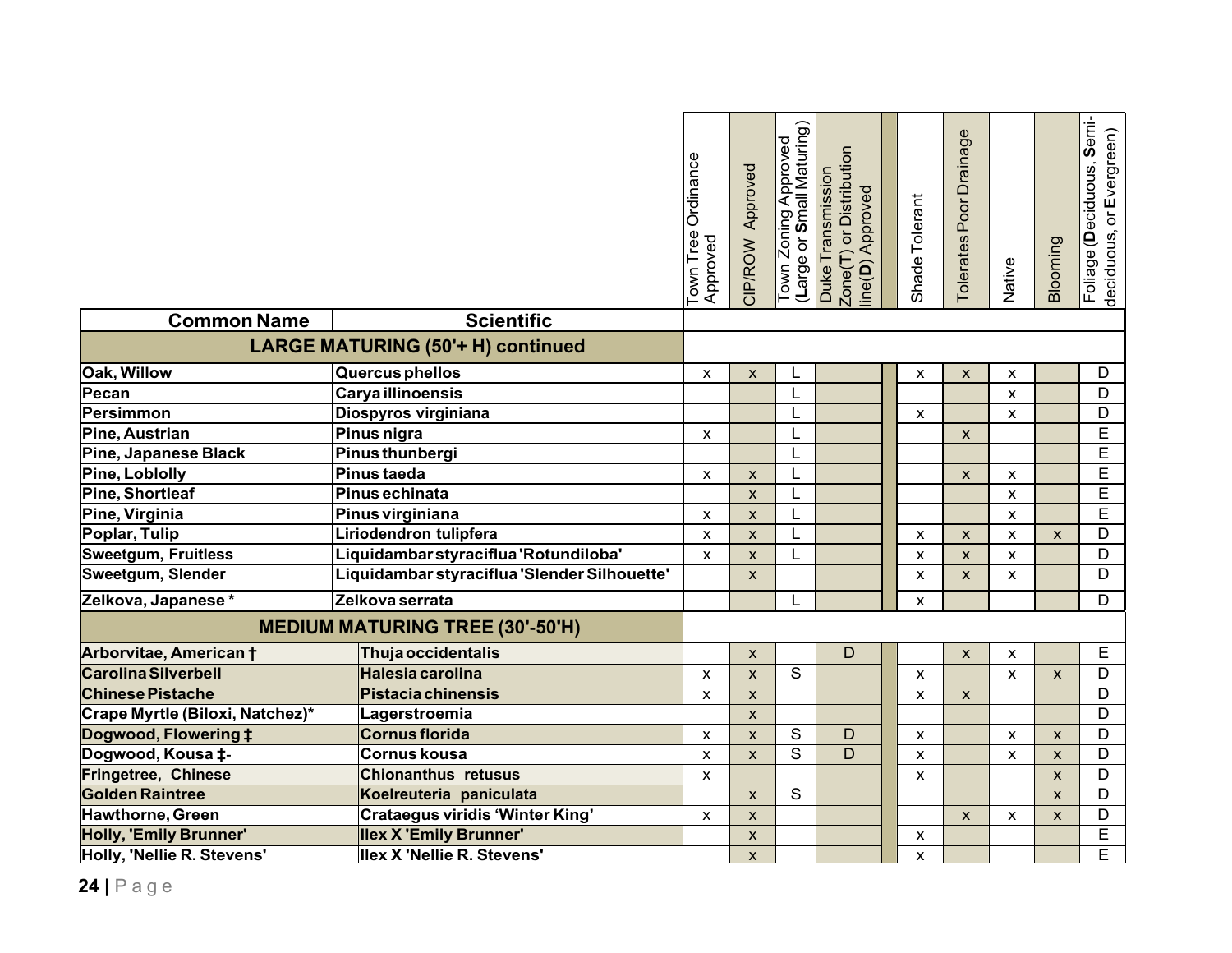| <b>Scientific</b><br><b>Common Name</b><br><b>MEDIUM MATURING TREE (30'-50'H)</b> |                                    | Town Tree Ordinance<br>Approved | CIP/ROW Approved          | Town Zoning Approved<br>(Large or <b>S</b> mall Maturing) | Zone(T) or Distribution<br>Duke Transmission<br>ine(D) Approved | Shade Tolerant     | Poor Drainage<br>Tolerates | Native             | Blooming           | Foliage (Deciduous, Semi-<br>deciduous, or Evergreen) |
|-----------------------------------------------------------------------------------|------------------------------------|---------------------------------|---------------------------|-----------------------------------------------------------|-----------------------------------------------------------------|--------------------|----------------------------|--------------------|--------------------|-------------------------------------------------------|
| Holly, Savannah                                                                   | Ilex X attenuata 'Savannah'        |                                 | $\mathsf{x}$              | S                                                         |                                                                 |                    | $\mathsf{x}$               | X                  |                    | E                                                     |
| Hornbeam, American                                                                | <b>Carpinus caroliniana</b>        | X                               | $\pmb{\times}$            | $\overline{\mathsf{s}}$                                   |                                                                 | $\pmb{\times}$     | $\pmb{\mathsf{x}}$         | $\pmb{\times}$     |                    | $\mathsf D$                                           |
| <b>Maple, Hedge</b>                                                               | <b>Acer campestre</b>              |                                 | $\mathsf{x}$              | S                                                         |                                                                 |                    | $\mathsf{x}$               |                    |                    | $\mathsf D$                                           |
| Maple, Paperbark                                                                  | Acer griseum                       |                                 | $\mathsf{x}$              |                                                           |                                                                 |                    |                            |                    |                    | D                                                     |
| <b>Maple, Trident</b>                                                             | <b>Acerbuergeranum</b>             | X                               | $\mathsf{x}$              |                                                           |                                                                 | X                  |                            |                    |                    | $\overline{D}$                                        |
| Redbud, Chinese ‡                                                                 | <b>Cercis chinensis</b>            | X                               | $\mathsf{x}$              |                                                           | D                                                               | X                  |                            |                    | X                  | $\mathsf D$                                           |
| Sourwood                                                                          | Oxydendrum arboreum                |                                 |                           | $\mathsf{S}$                                              |                                                                 | $\pmb{\times}$     |                            | X                  | $\mathsf{x}$       | D                                                     |
| <b>SMALL MATURING TREES (UP-25'H)</b>                                             |                                    |                                 |                           |                                                           |                                                                 |                    |                            |                    |                    |                                                       |
| Arborvitae, Emerald Green                                                         | Thuja occidentalis 'Emerald Green' |                                 | $\mathsf{x}$              |                                                           |                                                                 |                    |                            |                    |                    | $\mathsf E$                                           |
| Buckeye, Bottlebrush +                                                            | <b>Aesculus parviflora</b>         | X                               | $\pmb{\mathsf{x}}$        |                                                           | T                                                               | $\pmb{\mathsf{x}}$ |                            | $\pmb{\mathsf{x}}$ | $\pmb{\mathsf{X}}$ | D                                                     |
| Camellia, Sasanuqa                                                                | Camellia sasanqua                  |                                 | $\mathsf{x}$              | $\overline{s}$                                            |                                                                 | X                  |                            |                    | $\mathsf{x}$       | E                                                     |
| Cherry, Kwanzan                                                                   | Prunus serrulata 'Kwanzan'         | X                               |                           | $\overline{s}$                                            |                                                                 |                    |                            |                    | $\pmb{\mathsf{X}}$ | D                                                     |
| Cherry, Snowgoose                                                                 | Prunus serrulata 'Snowgoose'       |                                 | $\boldsymbol{\mathsf{X}}$ |                                                           |                                                                 |                    |                            |                    | $\pmb{\mathsf{X}}$ | D                                                     |
| Cherry, 'Okame'                                                                   | <b>Prunus X 'Okame'</b>            | X                               | $\pmb{\mathsf{X}}$        |                                                           |                                                                 |                    |                            |                    | $\pmb{\mathsf{X}}$ | D                                                     |
| Cherry, Weeping                                                                   | Prunus subhirtella pendula         |                                 |                           | S                                                         |                                                                 |                    |                            |                    | $\mathsf{x}$       | $\mathsf D$                                           |
| <b>Cherry, Yoshino</b>                                                            | <b>Prunus X yedoensis</b>          | X                               | $\mathsf{x}$              | $\overline{s}$                                            | D                                                               |                    |                            |                    | $\mathsf{x}$       | $\mathsf D$                                           |
| Cherrylaurel, Carolina                                                            | Prunus caroliniana                 |                                 |                           | $\mathsf{S}$                                              |                                                                 | X                  | $\boldsymbol{\mathsf{x}}$  | X                  | $\mathsf{x}$       | E                                                     |
| Crabapple, Japanese Flowering t                                                   | Malus floribunda                   |                                 | $\mathsf{x}$              | S                                                         | D                                                               |                    |                            |                    | $\pmb{\mathsf{X}}$ | D                                                     |
| <b>Crape Myrtle</b>                                                               | Lagerstroemia                      |                                 | $\pmb{\mathsf{X}}$        |                                                           |                                                                 |                    |                            |                    |                    | D                                                     |
| Dogwood, redtwig t                                                                | Cornus sericea f. baileyi          |                                 | $\mathsf{x}$              |                                                           | D                                                               |                    | $\mathsf{x}$               | X                  | $\mathsf{x}$       | D                                                     |
| Dogwood, Rutger's Hybrid                                                          | <b>Cornus kousa X florida</b>      |                                 | $\mathsf{x}$              |                                                           | D                                                               | X                  | $\mathbf{x}$               |                    | $\mathsf{x}$       | $\overline{D}$                                        |
| Filbert, American                                                                 | Corylus americana                  | X                               | X                         |                                                           | T.                                                              | X                  |                            | X                  |                    | D                                                     |
| Fringetree                                                                        | <b>Chionanthus virginiana</b>      |                                 | $\pmb{\times}$            |                                                           |                                                                 |                    | $\pmb{\mathsf{X}}$         | X                  | $\mathsf{x}$       | D                                                     |
| Hawthorne, Washington                                                             | <b>Crataegus phaenopyrum</b>       | X                               | $\boldsymbol{\mathsf{x}}$ | ${\mathsf S}$                                             |                                                                 |                    | $\mathsf{X}$               | X                  | X                  | D                                                     |
| <b>Holly, Foster</b>                                                              | Ilex X attenuata 'Fosteri'         | X                               | $\mathsf{x}$              | $\overline{\mathsf{s}}$                                   |                                                                 |                    | X                          | X                  |                    | $\overline{E}$                                        |
| Holly, Yaupon                                                                     | llex vomitoria                     |                                 | $\mathsf{x}$              | $\overline{s}$                                            |                                                                 | $\mathsf{x}$       |                            | $\mathsf{x}$       |                    | Ē                                                     |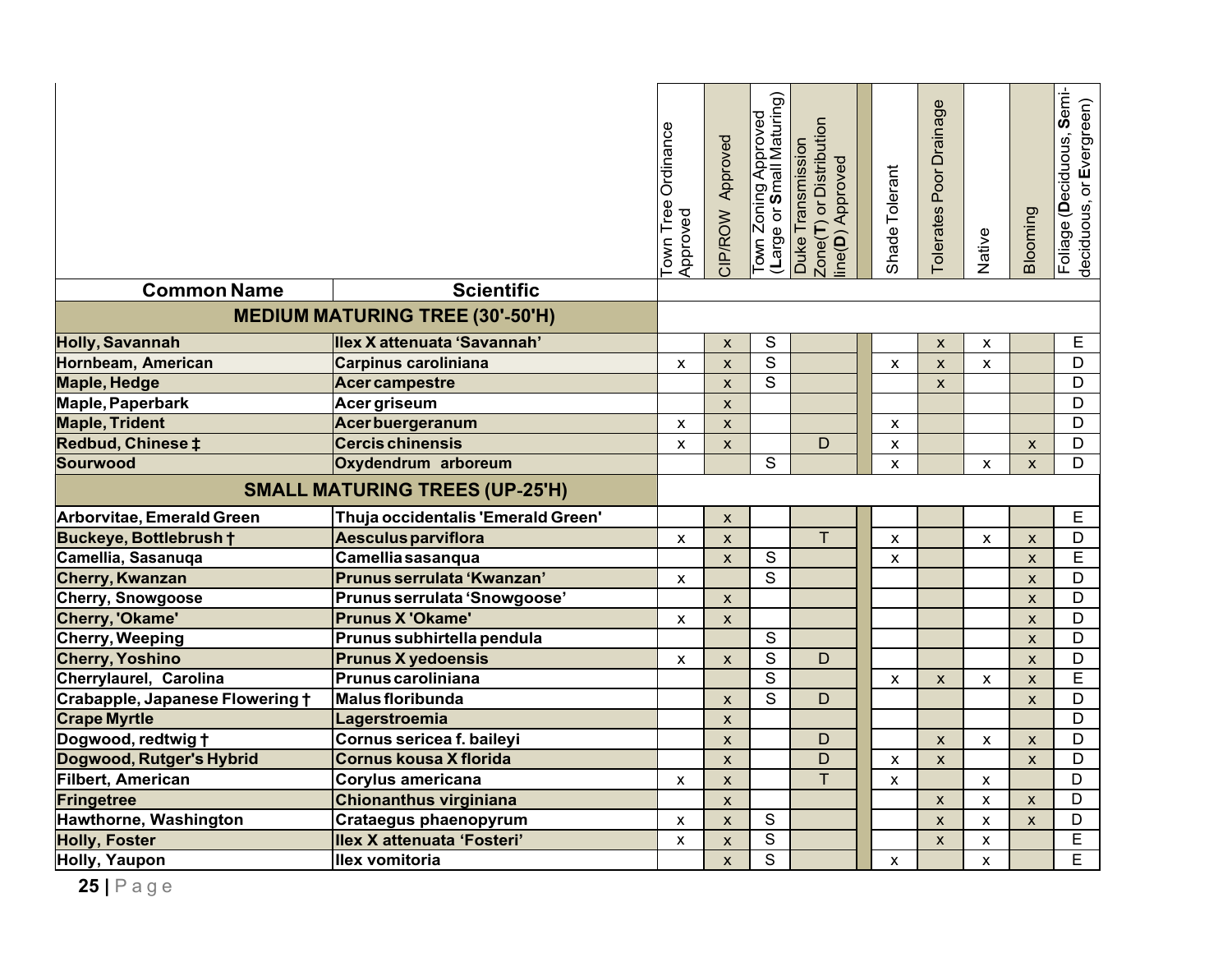|                                       |                                      | Ordinance<br>Town Tree<br>Approved | Approved<br>CIP/ROW | Town Zoning Approved<br>(Large or <b>S</b> mall Maturing)<br>(Large or | or Distribution<br>Duke Transmission<br>Approved<br>$\mathsf{Zone}(\mathsf{T})$<br>$line(D)$ . |    | Shade Tolerant | $\mathbf{\Phi}$<br><b>Drainag</b><br>Poor<br><b>Tolerates</b> | Native | Blooming | $Sem$ <sup>-</sup><br>or Evergreen)<br>(Deciduous,<br>Foliage ( <b>D</b> e<br>deciduous, o |
|---------------------------------------|--------------------------------------|------------------------------------|---------------------|------------------------------------------------------------------------|------------------------------------------------------------------------------------------------|----|----------------|---------------------------------------------------------------|--------|----------|--------------------------------------------------------------------------------------------|
| <b>Common Name</b>                    | <b>Scientific</b>                    |                                    |                     |                                                                        |                                                                                                |    |                |                                                               |        |          |                                                                                            |
| <b>SMALL MATURING TREES (UP-25'H)</b> |                                      |                                    |                     |                                                                        |                                                                                                |    |                |                                                               |        |          |                                                                                            |
| Magnolia, Star +                      | <b>Magnolia stellata</b>             | X                                  | X                   | S                                                                      | D                                                                                              |    |                | X                                                             | X      | X        | D                                                                                          |
| <b>Magnilia, Lily Flowered</b>        | Magnolia liliiflora                  |                                    | <b>X</b>            |                                                                        |                                                                                                |    | X              |                                                               |        | X        | D                                                                                          |
| Magnolia, 'Little Gem'                | Magnolia grandiflora 'Little Gem'    | X                                  | <b>X</b>            |                                                                        |                                                                                                |    |                | X                                                             | X      | X        | E                                                                                          |
| <b>Magnolia, 'Merrill'</b>            | <b>Magnolia X loebneri 'Merrill'</b> |                                    | X                   |                                                                        |                                                                                                |    |                | X                                                             | X      | X        | D                                                                                          |
| Magnolia, Saucer                      | Magnolia X soulangiana               | X                                  | <b>X</b>            | S                                                                      | D                                                                                              |    |                | X                                                             | X      | X        | D                                                                                          |
| Maple, Armur 'Flame' +                | Acer tataricum ginnala 'Flame'       | X                                  | $\mathsf{X}$        |                                                                        | D                                                                                              |    |                | X                                                             |        |          | D                                                                                          |
| Maple, Japanese                       | Acer palmatum                        | X                                  | $\mathsf{X}$        |                                                                        |                                                                                                |    |                |                                                               |        |          | D                                                                                          |
| <b>Maple, Purplebow/Shantung</b>      | <b>Acer truncatum</b>                |                                    | X                   |                                                                        |                                                                                                |    |                |                                                               |        |          | D                                                                                          |
| Plum, Purpleleaf                      | Prunus cerasifera 'Atropurpurea'     | X                                  | X                   | ΙS                                                                     |                                                                                                |    |                |                                                               |        |          | D                                                                                          |
| Redbud, Eastern                       | <b>Cercis canadensis</b>             | X                                  | X                   | ls.                                                                    | D                                                                                              | x  |                | X                                                             | X      | x        | D                                                                                          |
| <b>Serviceberry</b>                   | <b>Amelanchier arborea</b>           | X                                  | X.                  |                                                                        |                                                                                                |    |                |                                                               |        |          | D                                                                                          |
| Serviceberry, Shadbush +              | <b>Amelanchier canadensis</b>        | X                                  | X                   | S                                                                      | Τ                                                                                              | Ιx |                |                                                               | x      |          | D                                                                                          |
| <b>Waxmyrtle</b>                      | <b>Myrica cerifera</b>               | X                                  |                     | ls                                                                     |                                                                                                |    |                | X                                                             |        |          | E                                                                                          |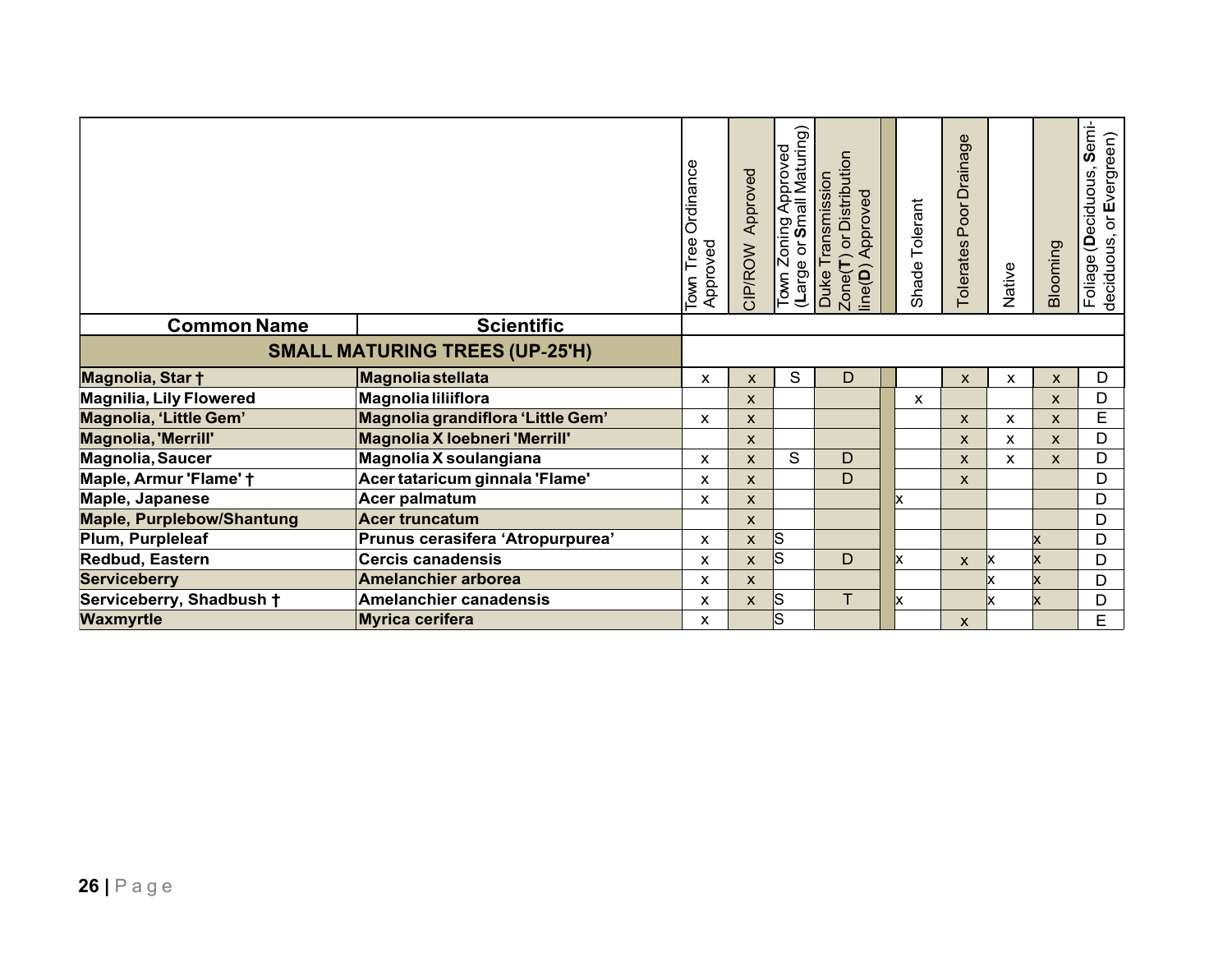### **SHRUBS**

| <b>Common Name</b>             | <b>Scientific Name</b>          |
|--------------------------------|---------------------------------|
| <b>Burford holly</b> *         | llex cornuta burfordi           |
| Camellia <sup>*</sup>          | Camellia japonica               |
| <b>Convex Japanese holly *</b> | llex crenata `convexa'          |
| <b>Dwarf burford holly *</b>   | llex cornuta burfordi nana      |
| <b>Emily brunner holly *</b>   | <b>Ilex "Emily Brunner"</b>     |
| <b>English holly *</b>         | llex aquifolium                 |
| <b>Evergreen euonymus</b> *    | Euonymus japonicus              |
| <b>Flowering quince</b>        | <b>Chaenomeles speciosa</b>     |
| Forsythia                      | Forsythia intermedia            |
| Glenn dale azalea *            | Azalea hybrida                  |
| Glossy abelia *                | Abelia grandiflora              |
| <b>Hetzi Japanese holly *</b>  | llex crenata `hetzi'            |
| Hetzi jumper *                 | Jumperus chinesis hetzi         |
| Indian azalea *                | Azalea indica                   |
| <b>Inkberry holly</b> *        | llex glabra                     |
| Japanese aucuba *              | Aucuba japonica                 |
| Kaempferi azalea *             | Azalea obtusum Kaempferi        |
| Laurel <sup>*</sup>            | <b>Laurus nobilis</b>           |
| Loropetalum <sup>*</sup>       | Loropetalum chinense            |
| <b>Lusterleaf holly *</b>      | llex latifolia                  |
| <b>Oakleaf hydrangea</b>       | Hydrangea quercifolia           |
| Perny holly *                  | llex pernyi                     |
| Pfitzer juniper *              | Juniperus chinensis pfitzeriana |

| <b>Common Name</b>                    | <b>Scientific Name</b>           |
|---------------------------------------|----------------------------------|
| <b>Roundleaf Japanese holly *</b>     | Ilex crenata `rotundifolia'      |
| Sasanqua Camellia *                   | Camellia sasanqua                |
| <b>Witch-hazel</b>                    | Hammamelis virginiana            |
| Yaupon holly *                        | Ilex vomitoria                   |
| Wax myrtle *                          | <b>Myrica cerifera</b>           |
| <b>Wild olive *</b>                   | <b>Osmanthus americana</b>       |
| Chinese photinia *                    | Photinia serrulata               |
| Mountain andromeda *                  | Pieris floribunda                |
| Japanese andromeda *                  | Pieris japonica                  |
| Pittosporum <sup>*</sup>              | Pittosporum tobira               |
| <b>English laurel *</b>               | <b>Prunus laurocerasus</b>       |
| Podocarpus *                          | Podocarpus macrophyllus maki     |
| <b>Narrow leafed English laurel *</b> | Prunus laurocerasus angustifolia |
| <b>Scarlet firethorn</b>              | <b>Pyracantha coccinea</b>       |
| <b>Yeddo-hawthorn *</b>               | Raphiolepis umbellata            |
| <b>Reeves spirea</b>                  | Spirea cantoniensis              |
| <b>Thunberg spirea</b>                | Spirea thunbergii                |
| <b>Bridalwreath spirea</b>            | Spirea prunifolia plena          |
| Vanhoutte spirea                      | Spirea vanhouttei                |
| Japanese yew *                        | Taxus cuspidata                  |
| Leatherleaf viburnum *                | Viburnum rhytidophyllum          |
| <b>Laurestinus viburnum *</b>         | Viburnum tinus                   |

\* denotes evergreen

**Other species may be allowed with town approval** List subject to change